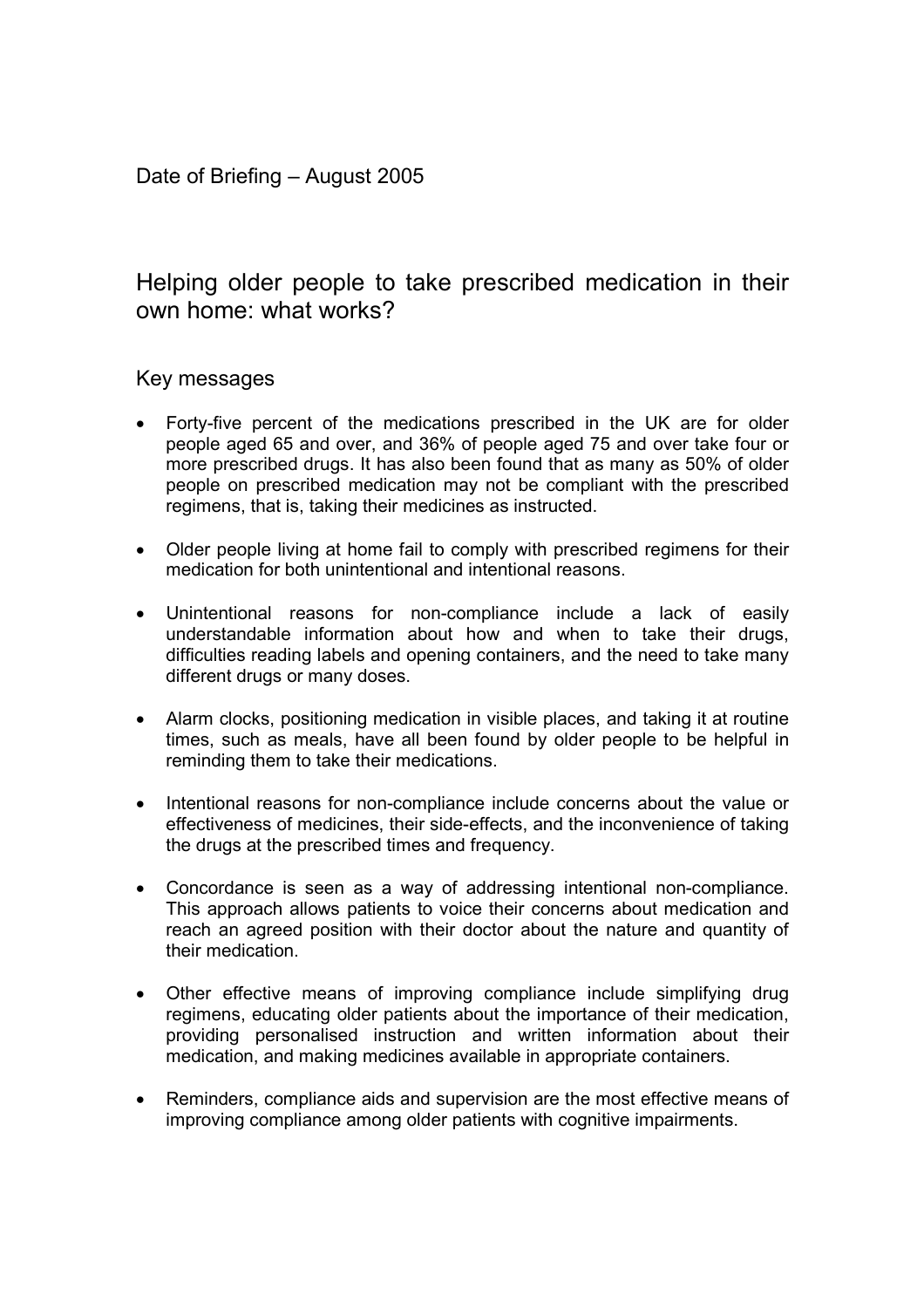### **Introduction**

This section introduces and defines the scope of the briefing and the topic.

A SCARE briefing provides up-to-date information on a particular topic. It is a concise document summarising the knowledge base in a particular area and is intended as a 'launch pad' or signpost to more in-depth investigation or enquiry. It is not a definitive statement of all evidence on a particular issue. The briefing is divided into the different types of knowledge relevant to health and social care research and practice, as defined by the Social Care Institute for Excellence  $(SCIE)$ <sup>(1)</sup>. It is intended to help health and social care practitioners and policymakers in their decision-making and practice.

The topic of this briefing is the taking of prescribed medication by older people aged 65 or over who live at home. The main responsibility for taking medication among this group belongs with the older person themselves, or an informal or formal carer, rather than a health professional. There is therefore very limited supervision of medication taking by this group. The taking of prescribed medication concerns compliance. Compliance involves "taking medicines in the right way", that is, "adhering to the prescribed drug regimen" or taking drugs in line with medical or health advice  $(2-4)$ . This briefing covers all older people, including those who suffer from cognitive or other impairments. The aim of the briefing therefore is to examine the policy literature and the findings of the research into why older people living at home may intentionally or unintentionally fail to take all of their prescribed medication when they need to, and what measures may be effective in helping them to achieve compliance with the prescribed doses. The intended audience of this briefing is both the prescribers of medication and health and social care professionals who work with older people in their own homes.

# Why this issue is important

This section summarises research findings relating to older patients' involvement in their care, as well as the key characteristics of this group.

Forty-five percent of the medications prescribed in the UK are for older people aged 65 and over, and 36% of people aged 75 and over take four or more prescribed drugs<sup>(5)</sup>. As many as 50% of older people on prescribed medication may not be compliant with the prescribed regimens, that is, taking their medicines as instructed <sup>(6)</sup>. Non-compliance can be very high in cases where the drug regimens are very complex  $(7)$ , and elderly people are more prone to having several conditions which require multiple and complicated regimens. The failure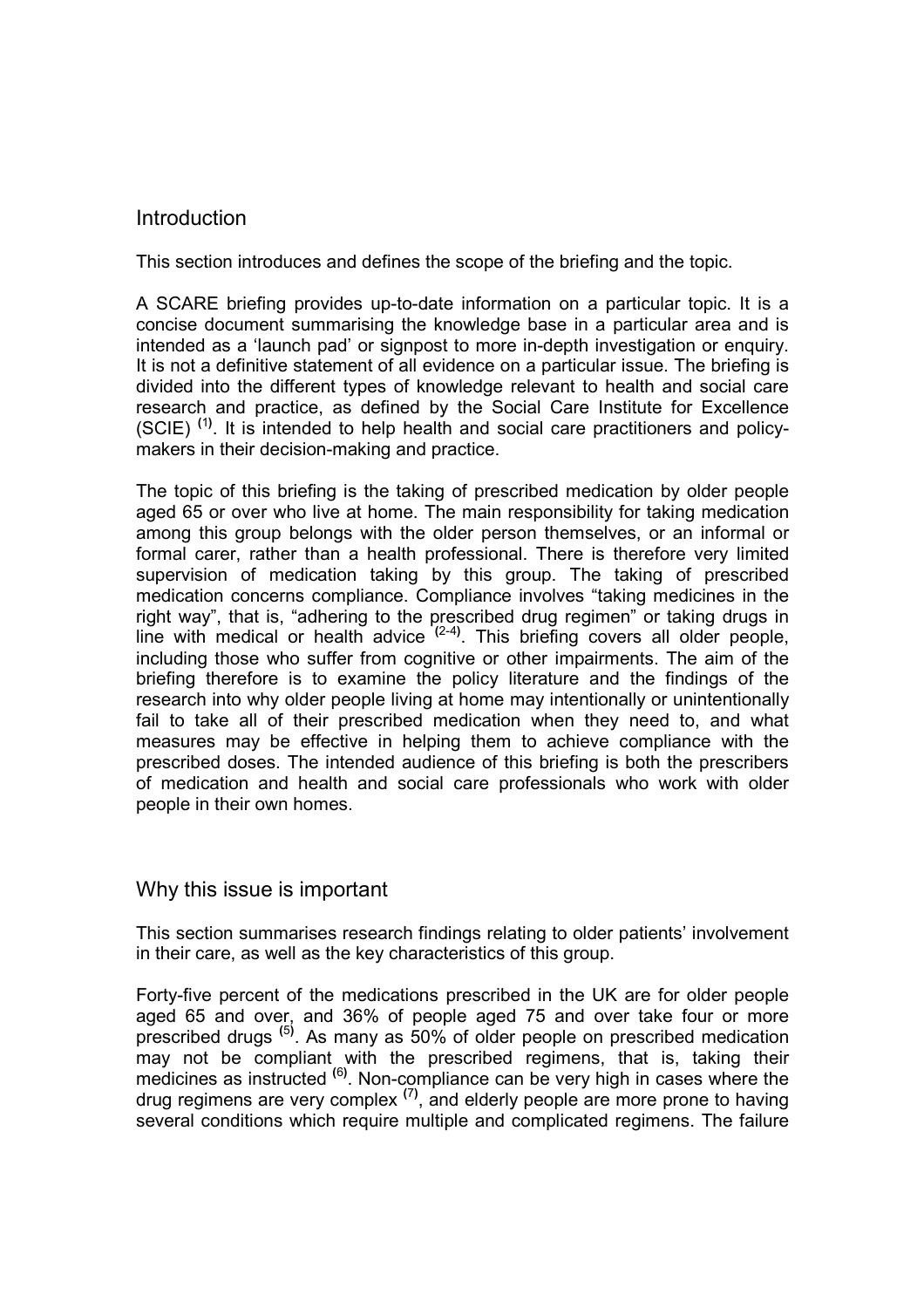to comply with prescribed regimens can lead to drug wastage, mismanagement of medical conditions, readmission to hospital, and adverse effects or reactions for the patient <sup>(2,5,6,8-10)</sup>.

Concordance is currently one of the most preferred methods of helping to achieve compliance <sup>(5,6)</sup>. The involvement of older patients in decisions regarding their medication is important because guidance and standards defined by the Department of Health call for more patient-centred care for older people, including their involvement in decisions relating to their own care <sup>(11)</sup>. The aim is to "ensure that older people are treated as individuals and they receive appropriate and timely packages of care which meet their needs as individuals, regardless of health and social care boundaries" <sup>(11)</sup>. Department of Health documents also state that patient involvement promotes "more responsive services and better outcomes of care" <sup>(12)</sup>. Research from the UK has also demonstrated that involving patients in the planning of their care or treatment can be an important means of improving services and outcomes, both in terms of readmissions and patient satisfaction <sup>(13-16)</sup>. Compliance among older people with mental health problems is known to improve their and their family or carers' health and safety, and reduce confusion and stress <sup>(17)</sup>.

This briefing acknowledges that the management of a condition is often multidisciplinary, and that improving compliance alone may not be sufficient to improve outcomes for a patient. However, compliance is an important element of effective therapy.

What do the different sources of knowledge show?

Organisational Knowledge

This section lists and briefly summarises documents that describe the standards that govern the conduct of statutory services, organisations and individuals in relation to medication compliance and concordance among older people and other patient groups.

Department of Health (2004). Better information, better choices, better health http://www.dh.gov.uk/assetRoot/04/09/85/99/04098599.pdf

This is a national strategy document of the Department of Health published in December 2004. It looks to put information at the centre of health. The strategy proposes a three year programme of action, at both national and local levels, to "improve access for all to quality, general, and personalised information which people need and want, to exercise choices about their personal health and healthcare".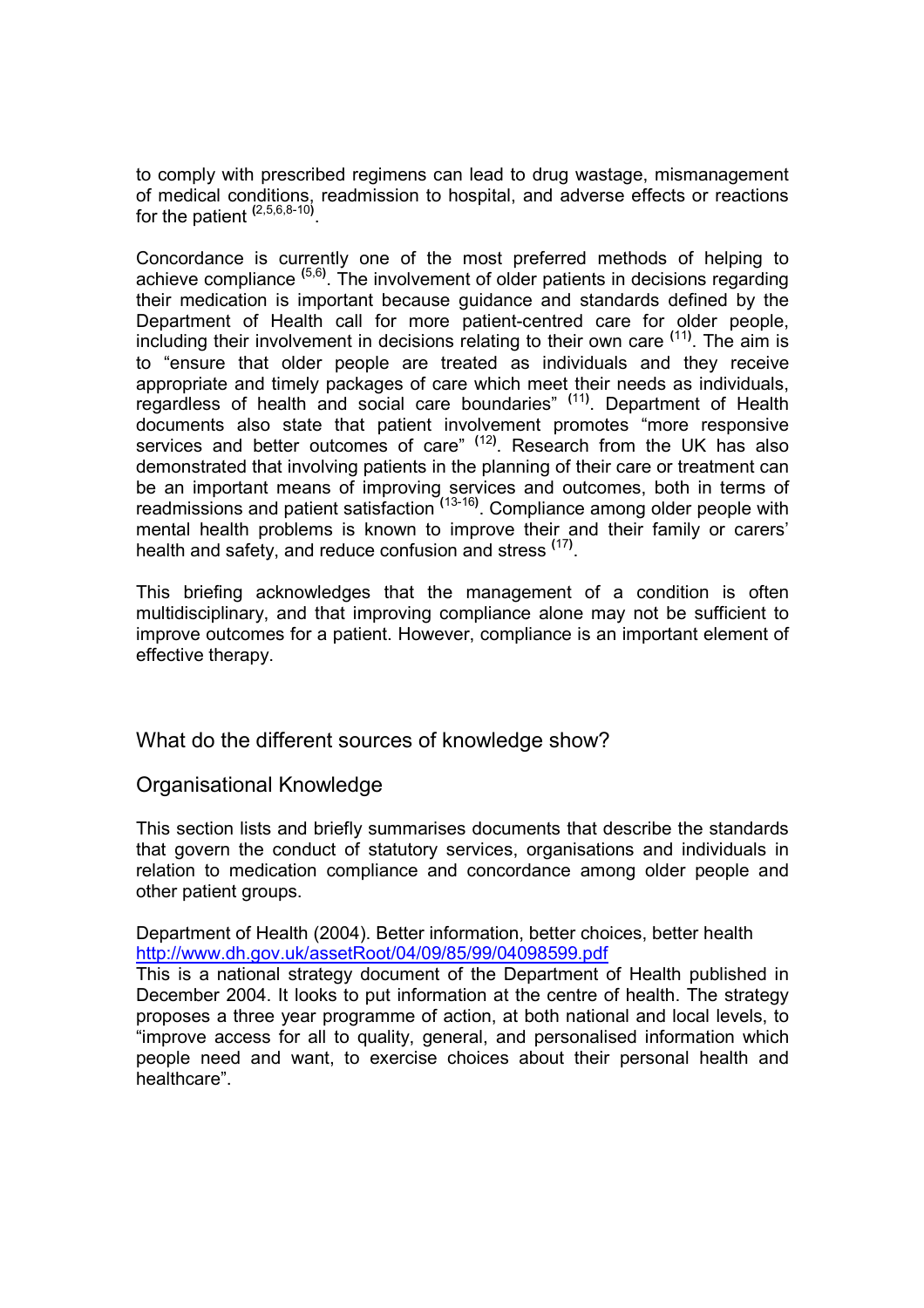Department of Health (2001). Medicines and Older People. Implementing Medicines-related Aspects of the National Service Framework for Older People http://www.dh.gov.uk/PublicationsAndStatistics/Publications/PublicationsPolicyAn dGuidance/PublicationsPolicyAndGuidanceArticle/fs/en?CONTENT\_ID=4008020 &chk=cC38JM

This document was published in 2001 as part of the National Service Framework (NSF) for Older People. It sets new national standards and service models for prescribing medication for older people, including concordance discussions, as part of the regular review of a patient's medications. This document advocates the development of home pharmacy services for older people, especially those with dementia or depression, in order to improve compliance with their medication <sup>(17)</sup>. It also requires practitioners to carry out periodic medication reviews, including assessments of whether the patient can access and take the medication easily, and whether they can read and understand all the written and verbal instructions they have been given.

Department of Health (2001). Expert patient: a new approach to chronic disease management in the 21st century

http://www.dh.gov.uk/assetRoot/04/01/85/78/04018578.pdf

This Department of Health report, published in 2001, proposes that there should be a partnership between health professionals and patients to find the best solutions to each patient's problem. Patients should be empowered by information and contribute ideas to help in their own treatment and care.

Department of Health (2000). The NHS Plan: A Plan for Investment, A Plan for Reform

http://www.dh.gov.uk/PublicationsAndStatistics/Publications/PublicationsPolicyAn dGuidance/PublicationsPolicyAndGuidanceArticle/fs/en?CONTENT\_ID=4002960 &chk=07GL5R

The NHS Plan describes a major programme of investment in services to improve care for older people. This document emphasises the importance of obtaining and acting on the views of service users.

Department of Health (2000). Pharmacy in the future: implementing the NHS Plan.

http://www.dh.gov.uk/PublicationsAndStatistics/Publications/PublicationsPolicyAn dGuidance/PublicationsPolicyAndGuidanceArticle/fs/en?CONTENT\_ID=4005917 &chk=/4q1tW

This NHS Plan document outlines the Government's plans for giving patients better access to pharmacy services and for helping them to use medicines more effectively. According to this document "prescribing and medicine taking needs to be based on informed agreement between the patient, their doctor and other health professionals. In other words, partnership in medicines taking".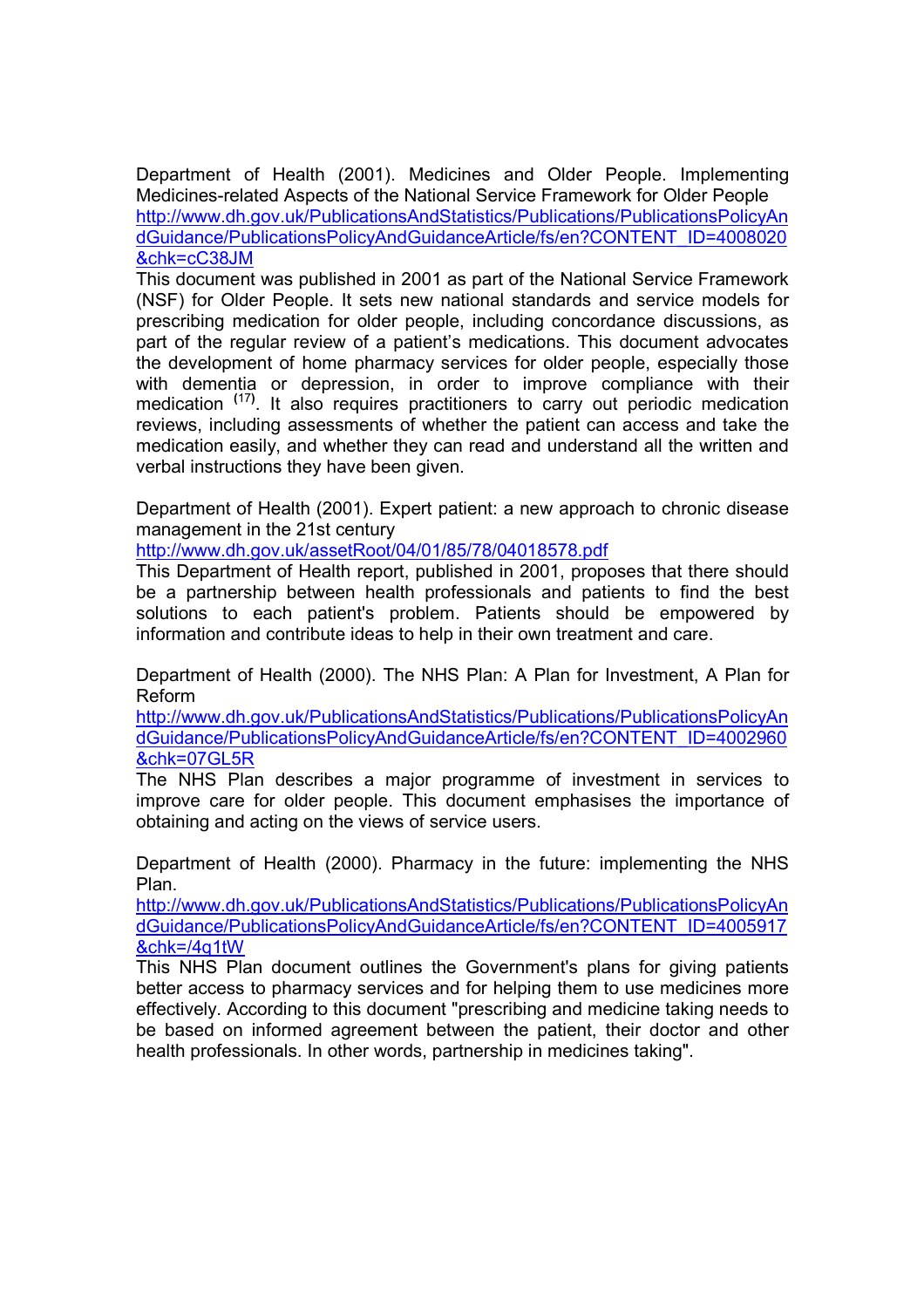# Policy Community Knowledge

This section summarises documents describing proposed structural models and guidance for the delivery of policy and improved practice. These documents are published by public policy research bodies, lobby groups, think tanks and related organisations.

Department of Health (1999). Patient and public involvement in health: the evidence for policy implementation

http://www.dh.gov.uk/assetRoot/04/08/23/34/04082334.pdf

This is a report from the Health in Partnership programme (commissioned by the Department of Health in 1999). It is a synthesis of the findings from 12 research projects into patient and public involvement. The report contains important new evidence about patient and public involvement. It illustrates that patient involvement "improves patient satisfaction and is rewarding for professionals", while public involvement "influences planning and services, and increases confidence and understanding".

# Practitioner Knowledge

This section describes studies carried out by health and social care practitioners, documents relating their experiences regarding the topic, and resources produced by local practitioner bodies to support their work.

Department of Health (2001). National Service Framework for Older People. Good practice examples and case studies: standard two (person-centred care) http://www.dh.gov.uk/PolicyAndGuidance/HealthAndSocialCareTopics/OlderPeo plesServices/OlderPeoplePromotionProject/OlderPeoplePromotionProjectArticle/ fs/en?CONTENT\_ID=4002285&chk=f8JgQm

This is a list of practice examples from the Department of Health aimed at ensuring that older people are treated as individuals and that they receive appropriate and timely packages of care which meet their needs as individuals, regardless of health and social services boundaries. This may include concordance.

The creation of a patient-centred pharmacy service by Harrow and Hillingdon Healthcare Trust for older people being discharged to their own homes has been described <sup>(18)</sup>. This service involved the sharing of medication information between all the secondary and primary health care professionals involved in delivering care to older patients; reviews of the patient's medication to simplify the regimen and reduce possible adverse effects; discussion of the medication with the patient and their carer; and giving the patient and their carer a discharge letter containing all the information about that patient's medication and regimen.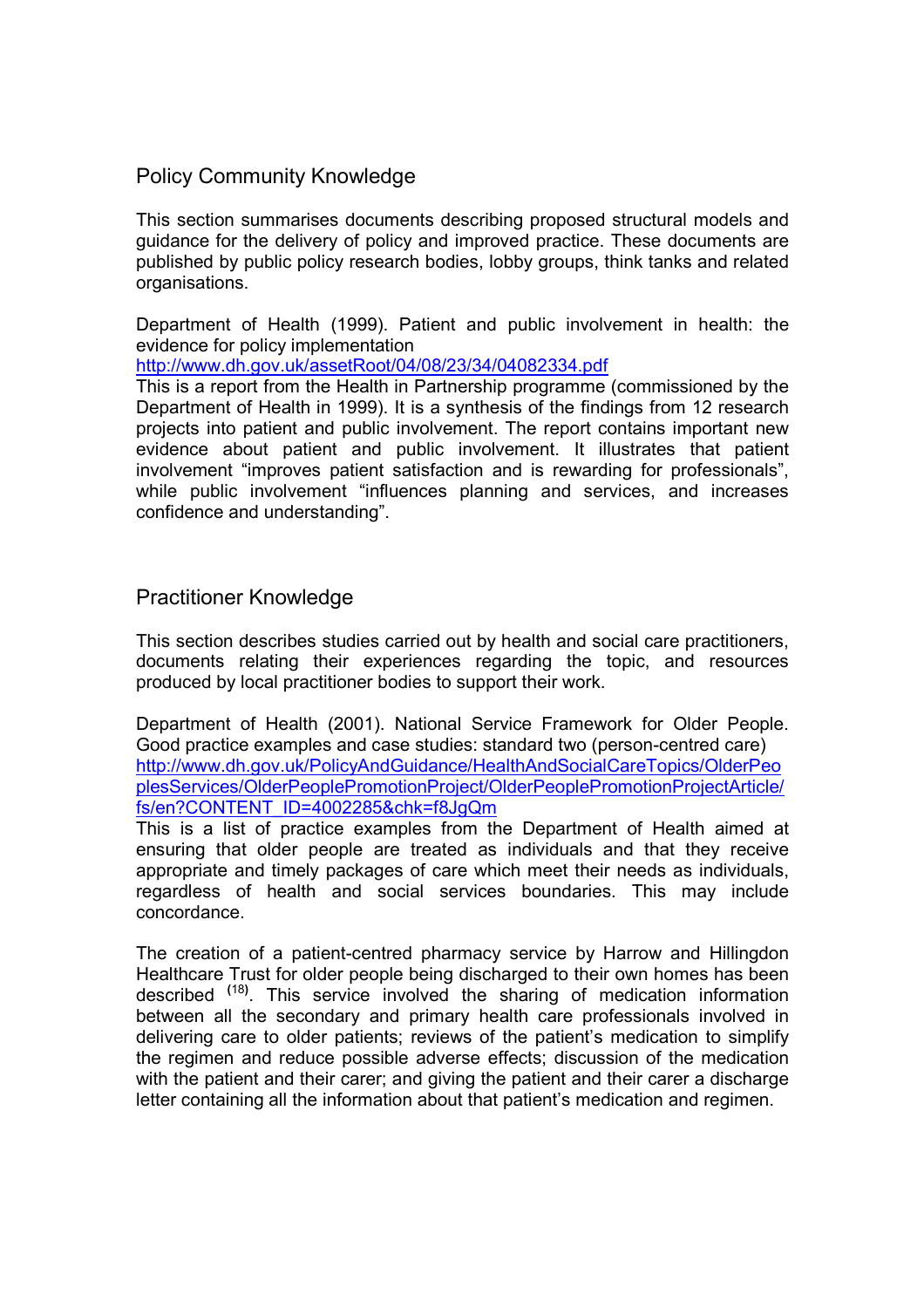### Research Knowledge

This section summarises the best available research literature. The focus is on studies undertaken in the United Kingdom, so that the findings are as relevant as possible to the intended audience of the briefing.

There is no evidence that one method of improving compliance is significantly better than any other <sup>(19)</sup>. A systematic review has reported that a multi-faceted approach which applies all or many of the known successful interventions may be most effective, as well as interventions which focus on the individual needs of each patient <sup>(20)</sup>. For example, a study which involved the review of each individual's medication, to simplify the regimen; a discussion with the patient to explain the medication and why it was being taken; and personalised spoken instruction and written directions on the packaging, on how and when to take the medication, found that this improved older patients' knowledge of their medication and their willingness to comply  $(7)$ . Improved compliance is not always guaranteed by the many measures described, however <sup>(21)</sup>. Many factors affect the taking of medication, some of which can be very difficult to address.

#### Why do some older people living at home have problems complying with their prescribed medication?

It has been found that older people are no less compliant than younger people concerning their medication  $(22,23)$ , and are not always non-compliant because they are more confused or have poor memory <sup>(23)</sup>. The factors behind an older person's decision to take or not to take medicines are many and can be quite complex. They can also change over time. Even if every measure has been taken to help an older person to take their medication, a range of other factors may still affect compliance.

Compliance may be intentional or unintentional. Older people may unintentionally fail to take medication for the following reasons: they may not remember exactly how or when the drug is to be taken  $(5,17,22,24,25)$ ; drug regimens can be complex and confusing, especially if they need to take more than one drug or their existing regimens are changed  $(5,8,23-27)$ ; if routines are interrupted  $(27,28)$ ; or if problems are created by incipient dementia, impaired memory, or confused states <sup>(24,29)</sup>. Older people may also reluctantly fail to comply because they cannot read the instructions that accompany their medication because of language and vision difficulties, and may have problems in opening containers, especially those with "child-resistant" tops <sup>(17,24,30,31)</sup>. Older people living by themselves also often experience greater problems complying than those with someone there to remind them, or to help them to take their medication <sup>(32)</sup>.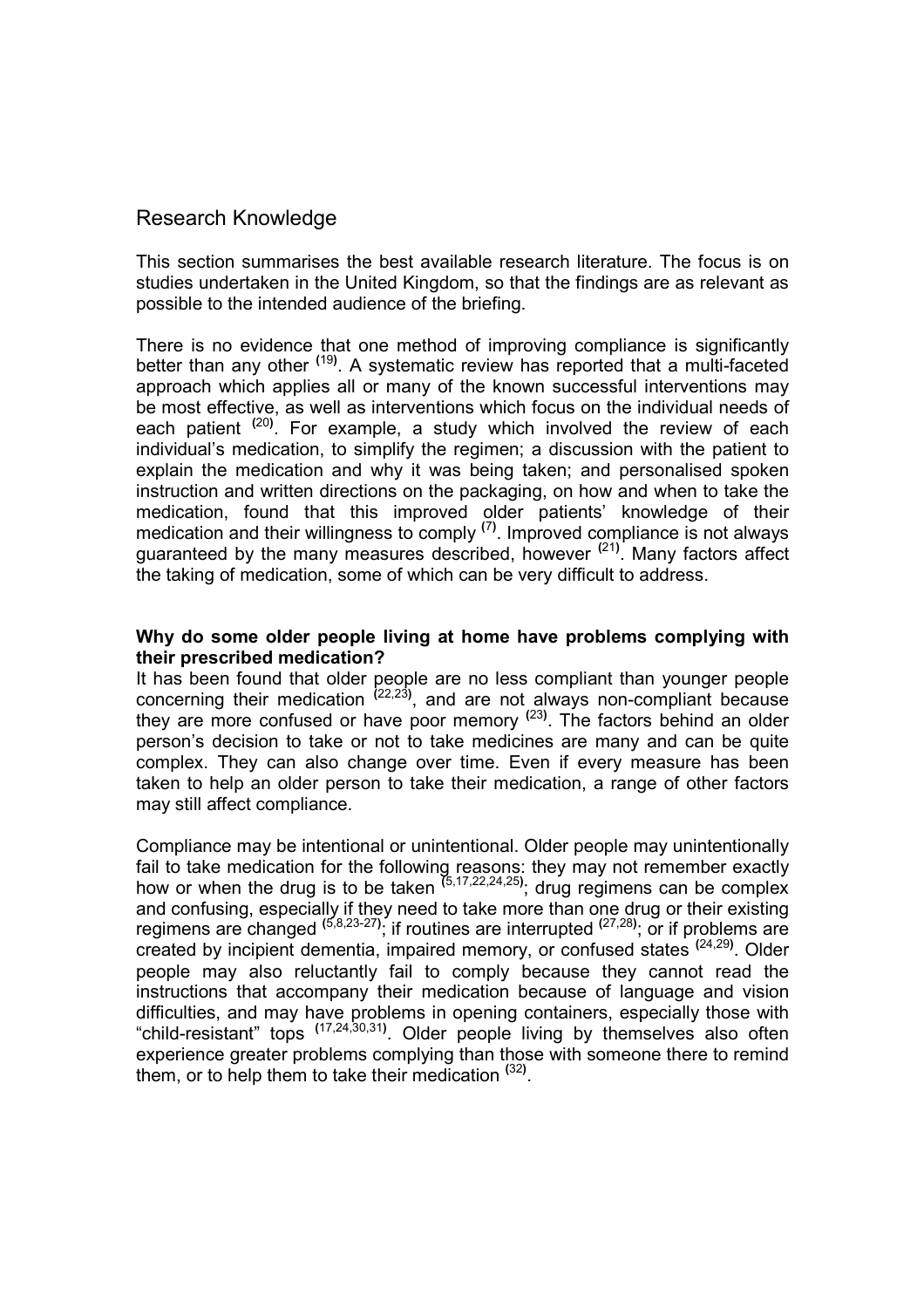The reasons why an older person may intentionally choose not to take prescribed medication may include the following: inadequate information about why a drug is being given  $(17,22,24,25)$ ; because symptoms are only mild  $(22,26)$  or because the therapy is preventative, such as medication for epilepsy or hypertension <sup>(26,33)</sup>; or because drugs or combinations of drugs have unpleasant side-effects  $(22.25, 26, 33, 34)$ . Compliance among patients' of all age groups is influenced by the factors of necessity and concerns about medication. Where the concerns outweigh the necessity, for example, if symptoms are mild or the medicine is preventative only, then non-compliance has been found to increase, and viceversa also <sup>(35)</sup>. Older people's decisions not to take their medications may also be influenced by the reputation of certain drugs, such as antidepressants, and their concerns about long-term dependency  $(22,34,36)$ , as well as their beliefs about medication-taking and medicines in general, for example, attitudes about the value or side-effects of medicines, and the inconvenience of taking the drugs at the prescribed times and frequency  $(6,23,37)$ . Relationships with the health professionals involved in diagnosing and prescribing can also affect compliance. People who do not know their practitioner well, and feel unable to trust them completely or ask questions, and who are not encouraged to talk about their medication concerns, are less likely to comply with the regimen than those who do feel comfortable and do ask questions <sup>(38-40)</sup>. Socio-demographic and personal factors may also be involved. A person's broader social and psychological environment, including domestic situation, such as whether they have someone there to help remind them to take their medication, and any personal difficulties, such as depression, can also affect compliance, even when that person is well educated about their medication and its importance and intend to comply with the regimen <sup>(28,32,37)</sup>.

#### What home-based interventions have been found to be effective in helping older people take their medication?

Alarm clocks, positioning medication in visible places, and taking it at routine times, such as meals, have all been found by older people to be helpful in reminding them to take their medications  $(27,28)$ . Partners or carers of older people are also important in helping each other or the patient to remember to take their medication <sup>(24,27,29)</sup>. Daily telephone and videophone reminders have also been found by a US study to be effective in improving compliance in a group of elderly people with congestive heart failure living at home <sup>(41)</sup>. It is also important to make sure that the medication is easy to access, for example, some older people can have difficulty opening "child-resistant" bottles or blister packs <sup>(17,28,33)</sup>. Older people can request containers without such difficult-to-open tops or packaging<br><sup>(32)</sup>. Older people with visual impairments may also require special labelling or written instructions which they can read <sup>(42)</sup>. The Disability Discrimination Act 1995 (Title link http://www.hmso.gov.uk/acts/acts1995/1995050.htm )

and Progress in Sight. National Standards of Social Care for Visually Impaired Adults (2002) (Title link

http://www.rnib.org.uk/xpedio/groups/public/documents/PublicWebsite/public\_pro gressinsight.hcsp#P10\_777)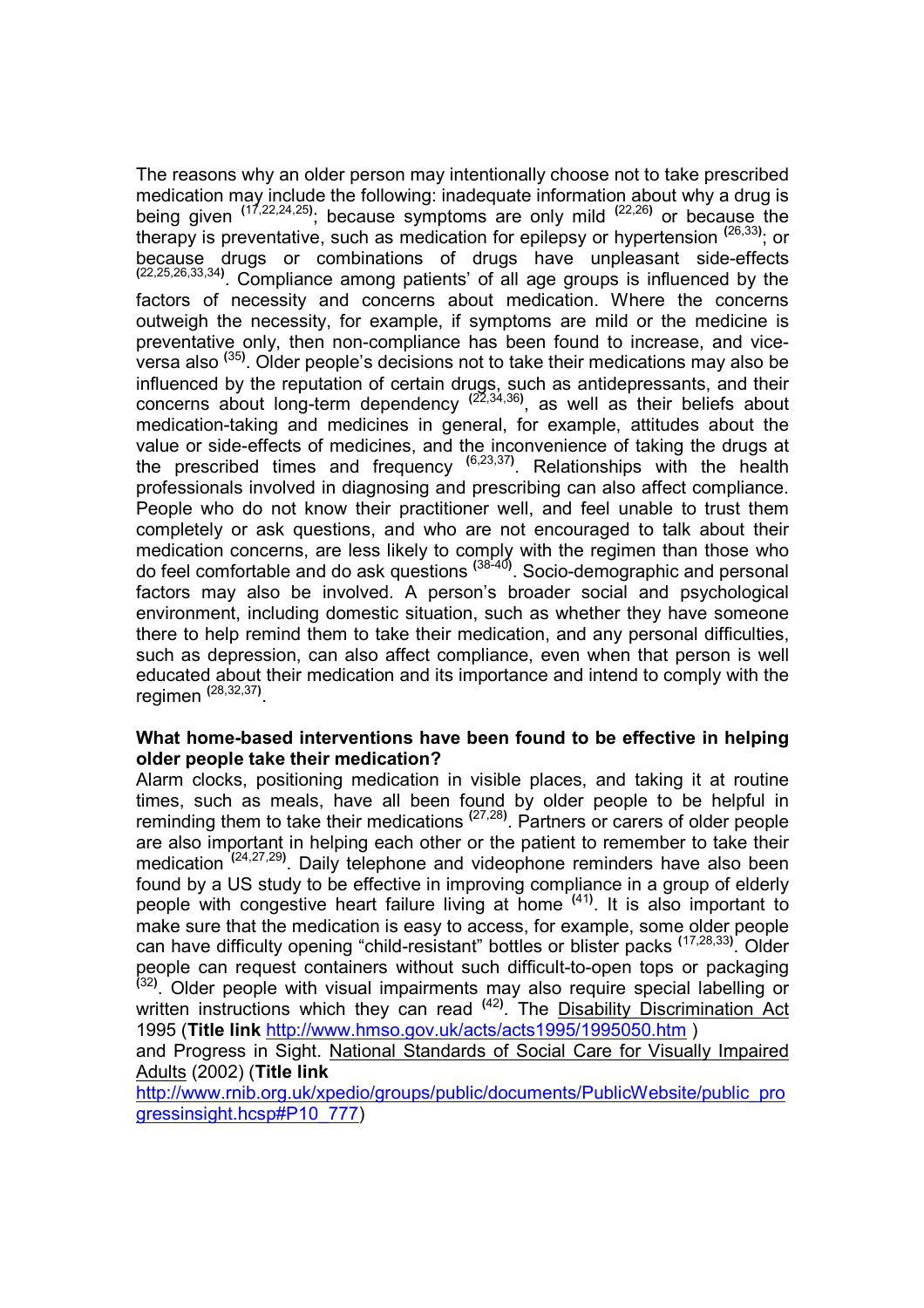both emphasize that all types of information should be made accessible to people with visual impairments. This includes making it available in appropriate formats, such as large print, Braille, telephone services and spoken announcements. This can apply to information about older people's medication, especially if they have problems reading the labels. The form of the drug may also be important in helping compliance because some older people have more difficulty swallowing particular types of medicines. Medicines in liquid forms which are easier to swallow may therefore be an effective alternative in such circumstances <sup>(32,43)</sup>.

Multi-compartment compliance aids have been found to be useful for older people with complex regimens or those who suffer from cognitive impairments (44). In such cases they usually have to rely on another person to ensure that the containers are always filled correctly and promptly, however <sup>(27,31,44)</sup>. It must also be checked that older patients can open the containers easily <sup>(44)</sup>. Such aids are not appropriate for all older people, however. For example, older people who do not suffer from any cognitive impairment, who wish to retain some control over and responsibility for their medication, or who use forms of medicine delivery which are not congruent with such aids, such as inhalers and liquids, are not suitable recipients of such aids <sup>(44)</sup>. There is currently no protocol for assessing whether an older person living at home should have a multi-compartment aid <sup>(44)</sup>.

A survey of practitioners and relevant interest groups has also found support for the idea of a home-based visiting service of pharmacists to help older people with mental health problems to comply with their medication regimens  $(17)$ . Services which offer prescription collection and delivery and medication review by community pharmacists have been considered potentially very beneficial  $(17,45)$ . One UK study of a community pharmacist programme for elderly patients found that assessment of adherence-related problems and the development of an action plan in conjunction with the patients' GP, led to improved compliance in this population <sup>(45)</sup>. The problems identified and addressed included more adequate information and advice, and the revision of current regimes, including the reduction of the number of drugs being taken <sup>(45)</sup>. However, a survey also found that there is currently a lack of such services, despite this being a Department of Health policy recommendation <sup>(5,17)</sup>. Counselling or visits by nurse practitioners have also been found to improve compliance among all patient groups with hypertension <sup>(26)</sup>. However, there is a lack of pharmaceutical support for older people who have dementia or depression and who live at home <sup>(17)</sup>. Professionals and organisations working with older people with mental health problems living at home have expressed concerns about prescription delivery and collection, patients' understanding of why the medication is being taken and how to take it, and patients' difficulties in removing tablets from their container (17) .

#### What can health professionals who prescribe do to help their older patients comply with their prescribed drug regimens?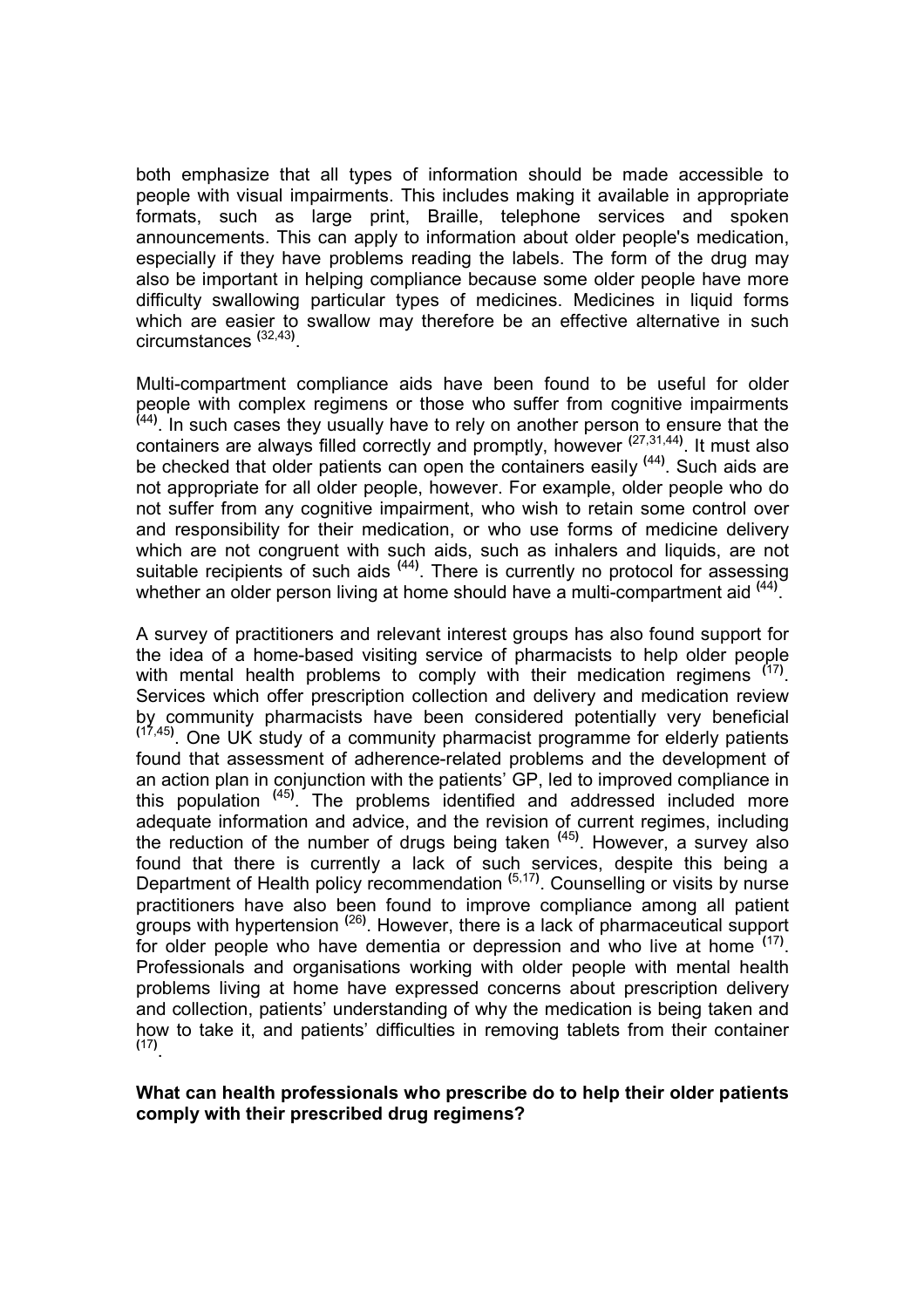The research has found that a number of measures can be taken by prescribing doctors to improve medication compliance among older people living at home: regular review of the medication being given to reduce side-effects, including simplifying the regimens and limiting adverse effects produced by medication mismanagement  $(2,7,18,22,24,33,42,45,46)$ ; the prescription of longer-acting medications to reduce the number of doses a person has to remember to take  $(2)$ ; and assessment and review of the patient's ability to adhere to a prescribed regimen  $(42,46)$ . Older patients can have limited knowledge of their medication and its purpose <sup>(8,24,30)</sup>, but older people are known to be more compliant if they know more about their medication  $(7.22.24.25.30.47-49)$ . Many studies have therefore focused on improving patients' knowledge of their medication, its function, and why they need to take it and when, as a means of improving compliance. Patients prefer to have both oral and written instruction on how and when to take their medication: one form of instruction alone is insufficient, and personalised written information about the drug and dosage has been found to be better than generic patient leaflets <sup>(7,18,30,50)</sup>. This approach has proved effective in improving both knowledge of medication and compliance among older people <sup>(7,17,30,33,48)</sup>. It is questionable whether increased knowledge always improves compliance, however, because medication-taking can be affected by a whole range factors beyond simple knowledge of the function of a drug or its importance, but the provision of information may also empower patients with regard to the management of their health and illness (46).

Prescribing doctors must also address patients' concerns about medication. Research has demonstrated that older people can often be intentionally noncompliant because of personal issues with the taking of medication  $(22,23,37)$ . Improved compliance may be achieved therefore if the doctor consults the patient about their preferences and concerns and take these into account when prescribing medication (4,6,22,51). This is concordance. The concept of concordance involves an "equal partnership . . . between professionals and patients", a "shared agreement" between doctor and patient about what is to be done, why and how  $^{(3,6)}$ . Concordance is "based on the notion that the work of the prescriber and patient in the consultation is a negotiation between equals . . . Its strength lies in the . . . assumption of respect for the patient's agenda and the creation of openness in the relationship, so that both doctor and patient together can proceed on the basis of reality and not of misunderstanding, distrust and concealment", even if the patient's decisions may be considered unhealthy by the prescribing physician <sup>(6)</sup>. Policy and research literature now advocates concordance as part of patient-centred practice in the prescription of medication and drugs  $(4,6,39,51)$ .

There is evidence that many older people do wish to be involved in decisions about their medication  $(23)$ , but may need to be prompted to ask questions: they may otherwise passively accept the decisions of health professionals <sup>(23,39)</sup>. The consultation of patients also improves the likelihood that the most appropriate information and advice is being given to them <sup>(51)</sup>. However, research into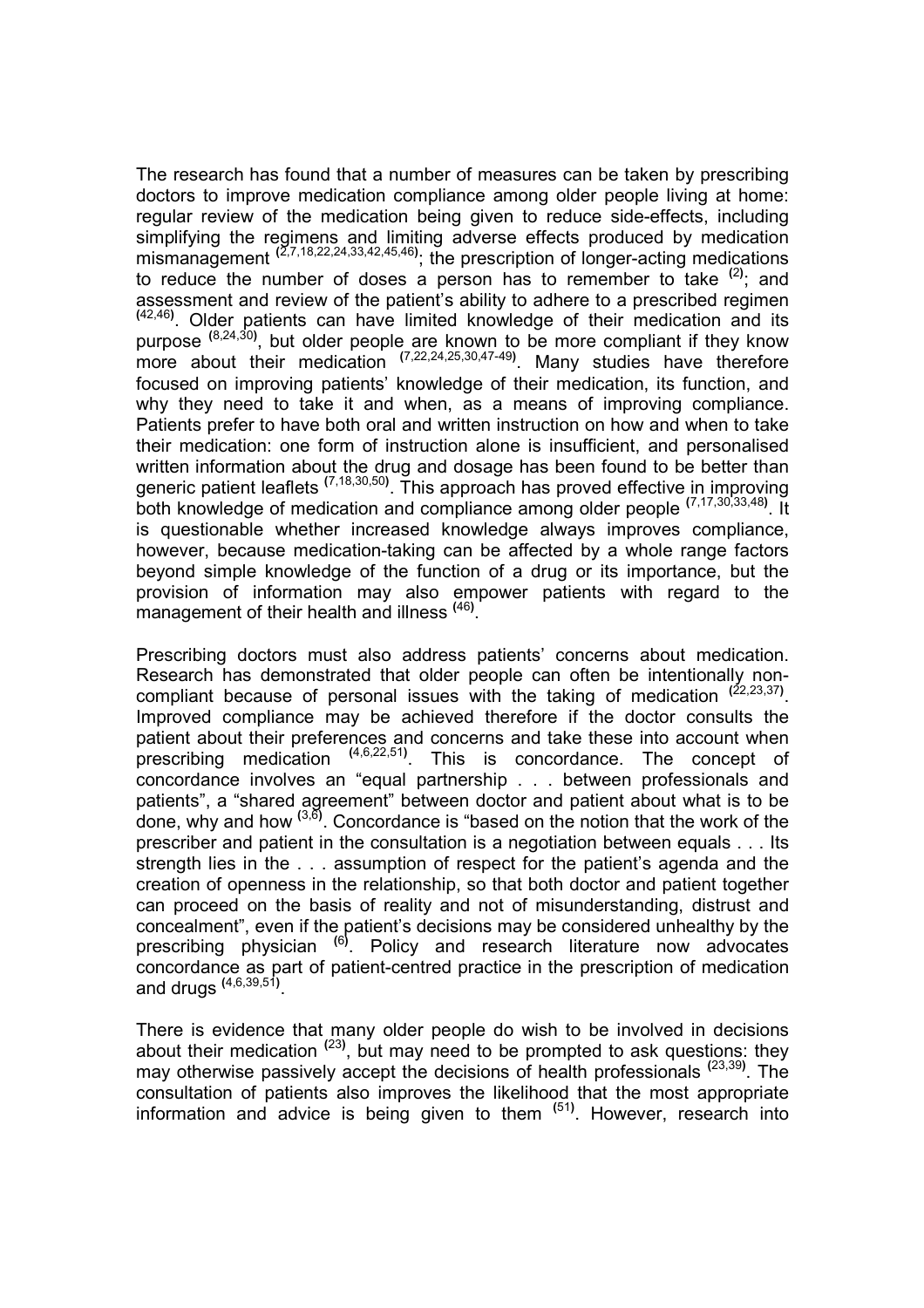"consultations" with older people in primary care has found that such communications are often characterised by instruction rather than discussion <sup>(39)</sup>. The absence of an open and full discussion between patients and doctors, especially about issues such as side-effects, dependence and necessity, has been found to lead to adverse effects such as non-compliance in patients from all age groups <sup>(52-54)</sup>. Concordance may therefore be possible only if the health care professional or pharmacist actively seeks the views and preferences of the patient <sup>(23,39)</sup>. Effective communication is the only foundation on which agreement and shared decision-making can be based. Patients may still be happy to allow all decisions to be taken by the professionals involved in their care, but this can still be concordance if the patient has been consulted and this is their wish  $<sup>(4)</sup>$ .</sup> Consultation may also alert the physician to issues which could affect compliance, for example, a person's domestic situation, depression, or any personal difficulties the patient may be experiencing <sup>(37)</sup>. Such factors may affect compliance even if a patient has been consulted, has a good knowledge of their condition, the function of the medication, and the regimen has been simplified  $(37)$ . The impact of concordance on health outcomes among older people taking medication in the home is currently unknown<sup>(4)</sup>, although communication about medication between doctors and their patients in general, rather than older people specifically, is known to improve patients' knowledge of their condition and treatment, as well as health outcomes and patient satisfaction <sup>(49)</sup>.

# User & Carer Knowledge

This section summarises the issues raised by patients and carers in relation to this topic, both as described by the literature and as defined through local consultation.

Many older people have said that they do wish to be involved in decisions about their medication (23) and report positive feedback about instruction and information which is personalised and flexible to their needs <sup>(30,48)</sup>. However, there is very little research asking older people themselves why they do not take their medication as prescribed. The few qualitative studies that have done so found that they do have concerns about taking medication generally, especially concerning the value or side-effects of medicines, and the inconvenience of taking the drugs at the prescribed times and frequency  $(6,23,36,37)$ . They can also experience problems in opening containers<sup>(30)</sup> and communicating with primary health care professionals about their medication <sup>(39)</sup>. They also say that keeping to routines, and having a spouse or partner to remind them, are useful measures to aiding compliance <sup>(27)</sup>.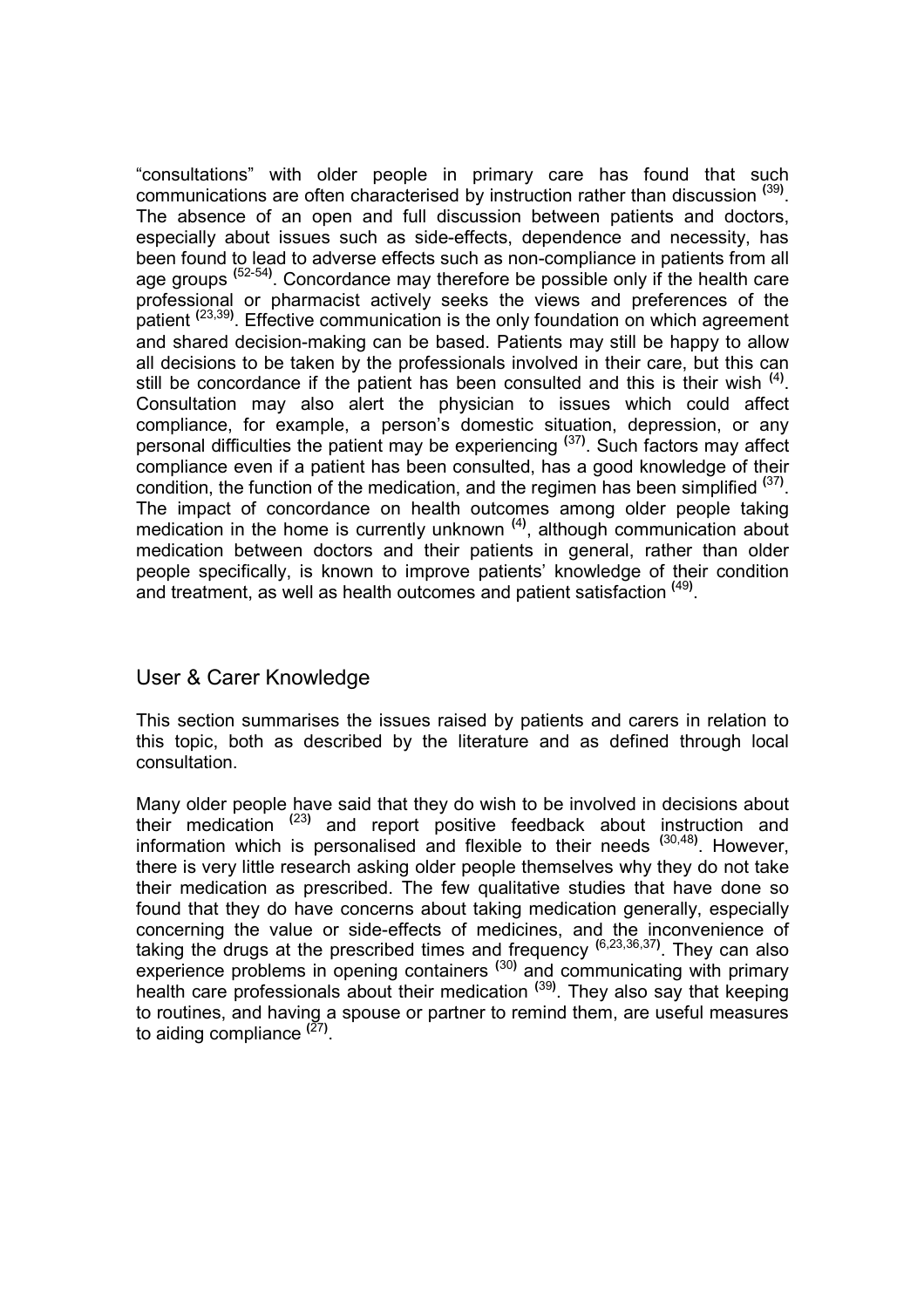# Useful Links

This section lists sources of information relevant to professionals who work within this field, and may also be of value to service users.

#### Age Concern

http://www.ageconcern.org.uk/

Age Concern is a registered charity which offers support to all people aged 50 and over in the UK. The organisation works to influence public opinion and government policy about older people. It also makes available fact sheets.

#### medicines partnership. from compliance to concordance

http://www.concordance.org/

Medicines Partnership is an initiative supported by the Department of Health and exists to enable people to get the most out of their medicines by involving them as partners in treatment decisions. Its task is to work with professionals to introduce this model throughout the healthcare sector.

#### Task Force on Medicines Partnership

http://www.rpsgb.org/members/medicines/frameMedsPart.htm

The Taskforce on Medicines Partnership is a two-year initiative funded by the Department of Health aimed at helping patients to achieve maximum benefit from their medicines. The Taskforce represents the next phase of work begun by the Concordance Co-ordinating Group and will explore the practicalities and benefits of putting principles of concordance into practice.

# Related SCARE briefings

Aiding Communication with People with Dementia Title link: http://www.scie.org.uk/publications/briefings/briefing03/index.asp

Involving individual older patients and their carers in the discharge process from acute to community care: implications for intermediate care Title link: http://www.scie.org.uk/publications/briefings/briefing12/index.asp

# Acknowledgements

Thank you to the experts and service users for their contributions to this briefing.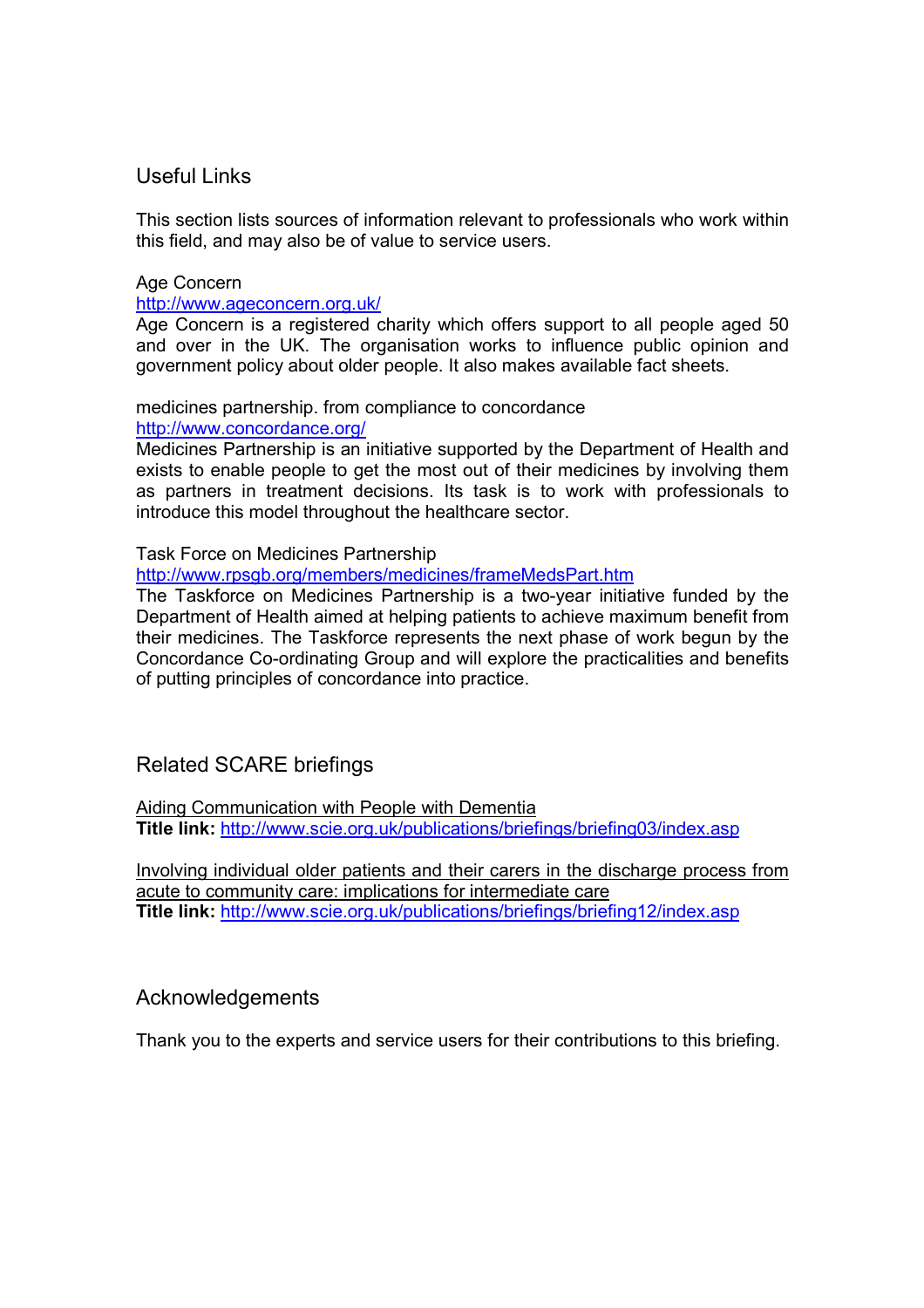### References

1 Pawson R., Boaz A., Grayson L., Long A., Barnes C. (2003). Types and Quality of Knowledge in Social Care. Knowledge Review 3. Social Care Institute for Excellence (SCIE). Title link: http://www.scie.org.uk/publications/knowledge.asp

This document analyses and defines the different types of knowledge and information which may inform social care research and practice.

2 Banning M. (2004). Enhancing older people's concordance with taking their medication. British Journal of Nursing, 13 (11), 669-674.

This article reviews why older people may fail to take their medication and what can help them in doing so.

Abstract available

http://www.ncbi.nlm.nih.gov/entrez/query.fcgi?cmd=Retrieve&db=pubmed&dopt= Abstract&list\_uids=15218434

3 Dodds F., Rebair-Brown A., Parsons S. (2000). A systematic review of randomized controlled trials that attempt to identify interventions that improve patient compliance with prescribed antipsychotic medication. Clinical Effectiveness in Nursing, 2000 (2), 47-53.

This systematic review summarises the findings of randomised controlled trials that have investigated the efficacy of interventions to improve compliance with prescribed antipsychotic medication.

Abstract available http://www.medicines-

partnership.org/sys\_upl/templates/PT\_Directory/PT\_Directory\_details.asp?esLtr= A&id=303&action=Display&pgid=795&tid=68&Keywords=&OrderDir=ASC&Order Fld=

4 Weiss M., Britten N. (2003). What is concordance? The Pharmaceutical Journal, 271, 493.

This article describes and defines the concept of concordance.

5 Department of Health (2001). Medicines and Older People. Implementing medicines-related aspects of the NSF for Older People. Department of Health. Title link:

http://www.dh.gov.uk/PublicationsAndStatistics/Publications/PublicationsPolicyAn dGuidance/PublicationsPolicyAndGuidanceArticle/fs/en?CONTENT\_ID=4008020 &chk=cC38JM.

This document sets new national standards and service models for prescribing medication for older people, including concordance discussions as part of the regular review of a patient's medications.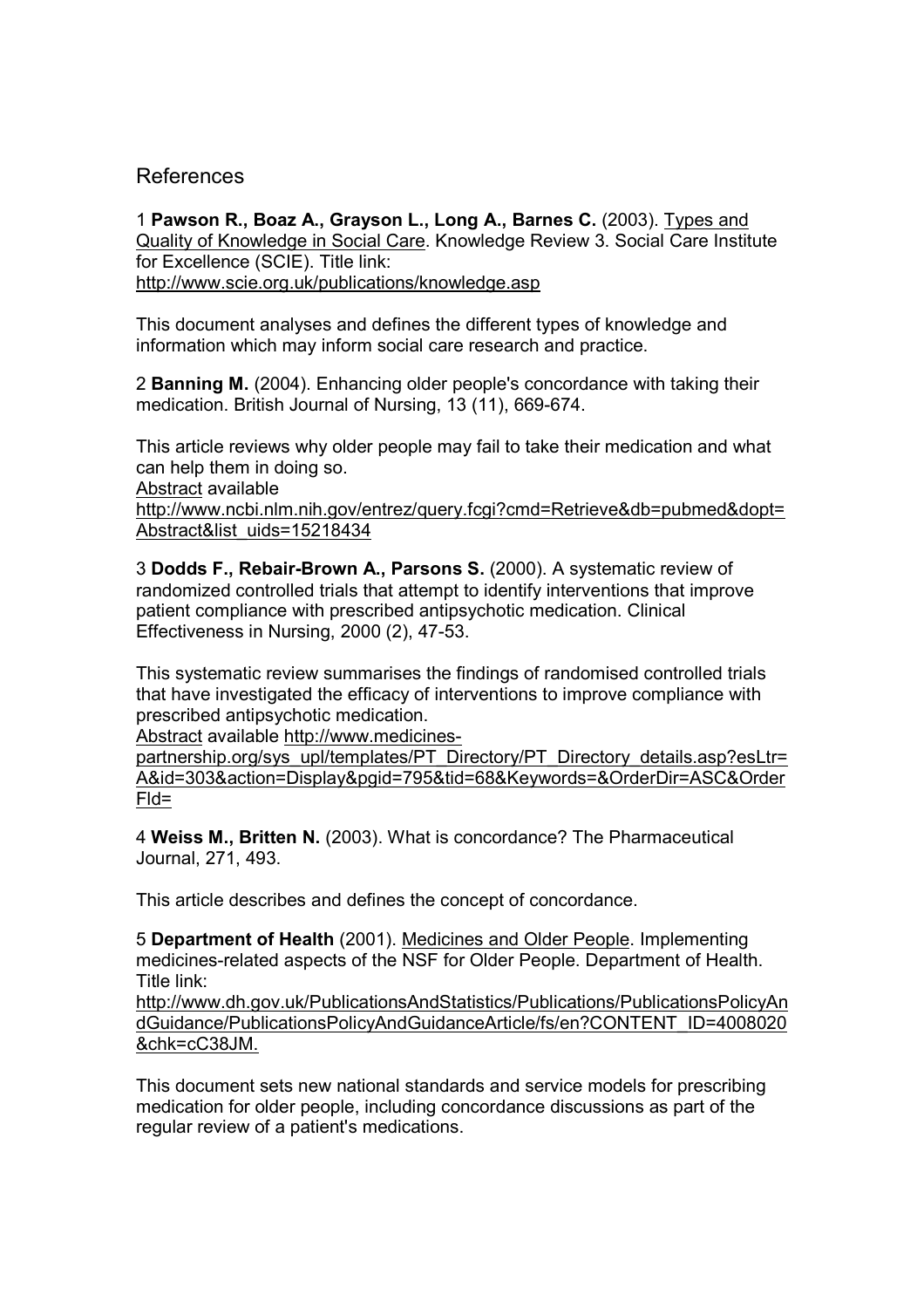6 Royal Pharmaceutical Society of Great Britain, Merck S&D. (1997). From Compliance to Concordance: Achieving Shared Goals in Medicine Taking. London, RPSGB.

This is the key report on developing concordance in medication taking in the UK.

7 Lowe C.J., Raynor D.K., Purvis J., Farrin A., Hudson J. (2000). Effects of a medicine review and education programme for older people in general practice. British Journal of Clinical Pharmacology, 50 (2), 172-175.

This study aims to determine whether a medicine review and education programme influences the compliance and knowledge of older people in general practice.

Abstract available

http://www.ncbi.nlm.nih.gov/entrez/query.fcgi?cmd=Retrieve&db=PubMed&list\_ui ds=10930970&dopt=Abstract

8 Cline C.M., Bjorck-Linne A.K., Israelsson B.Y., Willenheimer R.B., Erhardt L.R. (1999). Non-compliance and knowledge of prescribed medication in elderly patients with heart failure. European Journal of Heart Failure, 1 (2), 145-149.

This Swedish study aims to determine the extent of non-compliance to prescribed medication in elderly patients with heart failure and to determine to what extent patients recall information given regarding their medication. Abstract available

http://www.ncbi.nlm.nih.gov/entrez/query.fcgi?cmd=Retrieve&db=PubMed&list\_ui ds=10937924&dopt=Abstract

9 Pearson B., Skelly R., Wileman D., Masud T. (2002). Unplanned readmission to hospital: a comparison of the views of general practitioners and hospital staff. Age and Ageing, 31 (2), 141-143.

This article compares the views of general practitioners and hospital staff on the reasons for unplanned readmission of older people. Abstract available

http://www.ncbi.nlm.nih.gov/entrez/query.fcgi?cmd=Retrieve&db=PubMed&list\_ui ds=11937478&dopt=Abstract

10 Piramohamed M., James S., Meakin S., Green C., Scott A.K., Walley T.J. et al. (2004). Adverse drug reactions as cause of admission to hospital: prospective analysis of 18 820 patients. British Medical Journal, 329 (7456), 15- 19.

This study reports on the number of hospital admissions in the UK due to adverse drug reactions (ADRs). Full text available http://bmj.bmjjournals.com/cgi/content/full/329/7456/15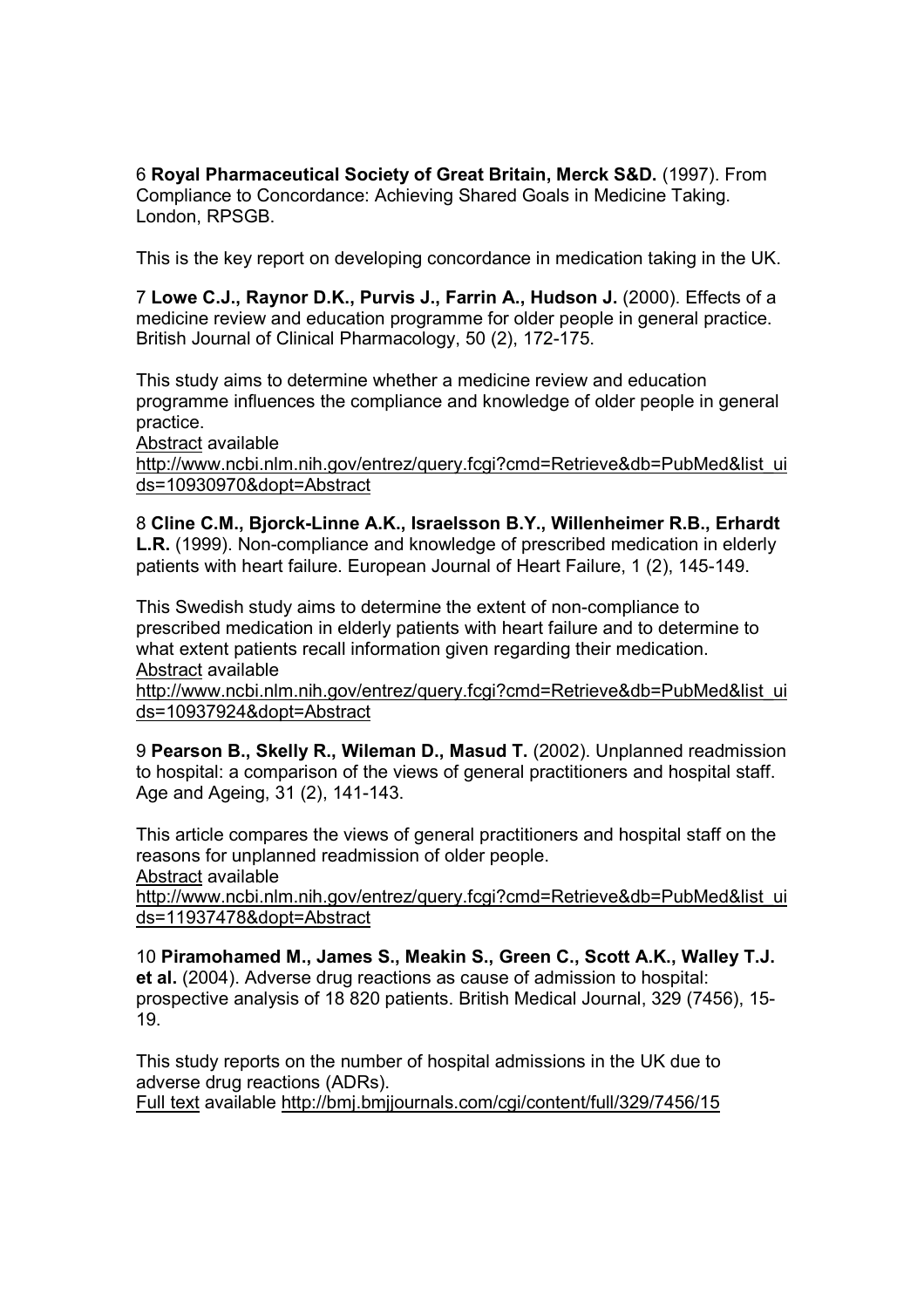11 Department of Health (2001). National Service Framework for Older People. Department of Health. Title link:

http://www.dh.gov.uk/PolicyAndGuidance/HealthAndSocialCareTopics/OlderPeo plesServices/OlderPeopleArticle/fs/en?CONTENT\_ID=4073597&chk=4wRxm%2 B

The NSF for older people was published on 27 March 2001. It sets new national standards and service models of care across health and social services for all older people, whether they live at home, in residential care or are being looked after in hospital.

12 NHS Executive (1999). Patient and Public Involvement in the New NHS. The Methadone Alliance. Title link: http://www.malliance.org.uk/Documents/PatientandPublicInvolvement.pdf

This document sets out the action which the NHS Executive is taking to make patient partnership central to its work, and what the Government expects the NHS and other bodies to do to make this partnership a reality.

13 Huby G., Stewart J., Tierney A., Rogers W. (2004). Planning older people's discharge from acute hospital care: linking risk management and patient participation in decision-making. Health Risk and Society, 6 (2), 115-132.

This paper reports findings from a pilot qualitative study which aimed to develop a methodology to explore older patients' participation in discharge decisionmaking.

14 Beresford P., Carter T. (2000). Age and Change. Models of Involvement for Older People. Joseph Rowntree Foundation. Title link: http://www.jrf.org.uk/bookshop/details.asp?pubID=278.

This report offers practical guidance and ideas to increase the involvement of older people.

15 Crawford M., Rutter D., Manley C., Weaver T., Bhui K., Fulop N. et al. (2002). Systematic review of involving patients in the planning and development of health care. British Medical Journal, 325 (7375), 1263-1267.

This is a systematic review examining the effects of involving patients in the planning and development of health care. Full text available http://bmj.bmjjournals.com/cgi/content/abridged/325/7375/1263

16 Shah P.N., Maly R.C., Frank J.C., Hirsch S.H., Reuben D.B. (1997). Managing geriatric syndromes: what geriatric assessment teams recommend, what primary care physicians implement, what patients adhere to. Journal of the American Geriatrics Society, 45 (4), 413-419.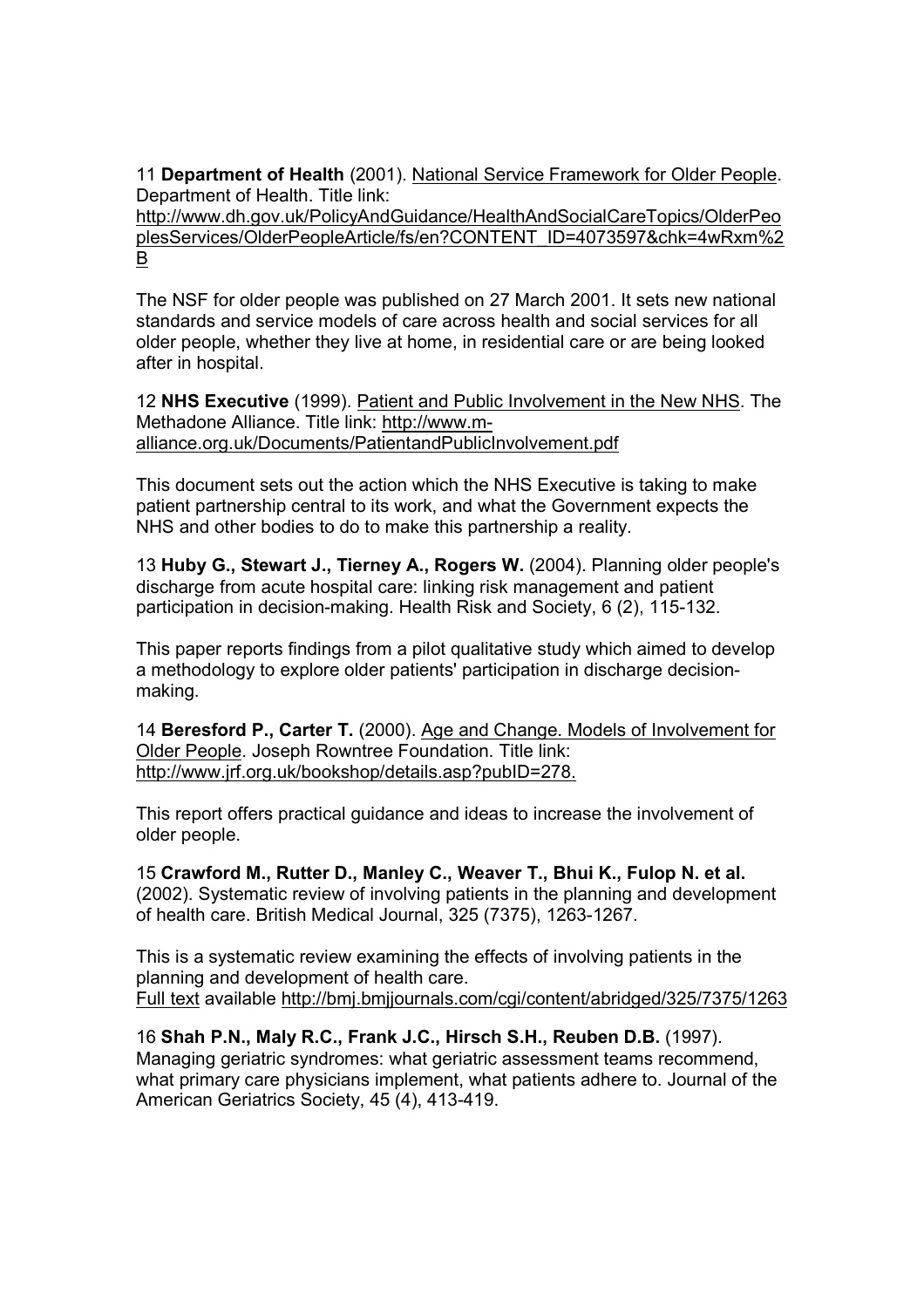This US study evaluates the responses of primary care physicians and patients to recommendations from a community-based comprehensive geriatric assessment (CGA) program for the management of four target conditions: falls, depression, urinary incontinence, and functional impairment. Abstract available

http://www.ncbi.nlm.nih.gov/entrez/query.fcgi?cmd=Retrieve&db=PubMed&list\_ui ds=9100708&dopt=Abstract

17 Milnes A., Lingard J. (2001). Medicines and good mental health in later life. Research and Policy Briefings from the Mental Health Foundation. Title link: http://www.mentalhealth.org.uk/html/content/Updatev03i08.pdf.

This document reports on the findings of a community-based UK wide survey carried out to explore how far pharmaceutical advice and support is extended to older people with dementia and/ or depression.

18 Barnett N., Francis S.A., Jenner C., Lubel D., Denham M. (2003). Back to the future. Health Service Journal, 113 (5844), 32.

This article describes how a project by Harrow and Hillingdon Healthcare trust aimed to address problems with older patients not taking medicine as prescribed by examining their medication histories.

19 Mullen P.D. (1997). Compliance becomes concordance. British Medical Journal, 314 (7082), 691-692.

This is an editorial describing the move to concordance as a means of achieving compliance.

Full text available http://bmj.bmjjournals.com/cgi/content/full/314/7082/691

20 van Eijken, Tsang S., Wensing M., de Smet P.A.G.M., Grol R.P.T.M. (2003). Interventions to improve medication compliance in older patients living in the community. A systematic review of the literature. Drugs and Aging, 20 (3), 229-240.

This is a Dutch systematic review of interventions to help community-dwelling older people be compliant with their medication.

Abstract available

http://www.ncbi.nlm.nih.gov/entrez/query.fcgi?cmd=Retrieve&db=PubMed&list\_ui ds=12578402&dopt=Abstract

21 Bonner C.J., Carr B. (2002). Medication compliance problems in general practice: detection and intervention by pharmacists and doctors. Australian Journal of Rural Health, 10 (1), 33-38.

This Australian study evaluates the effectiveness of a medical summary card as a compliance aid.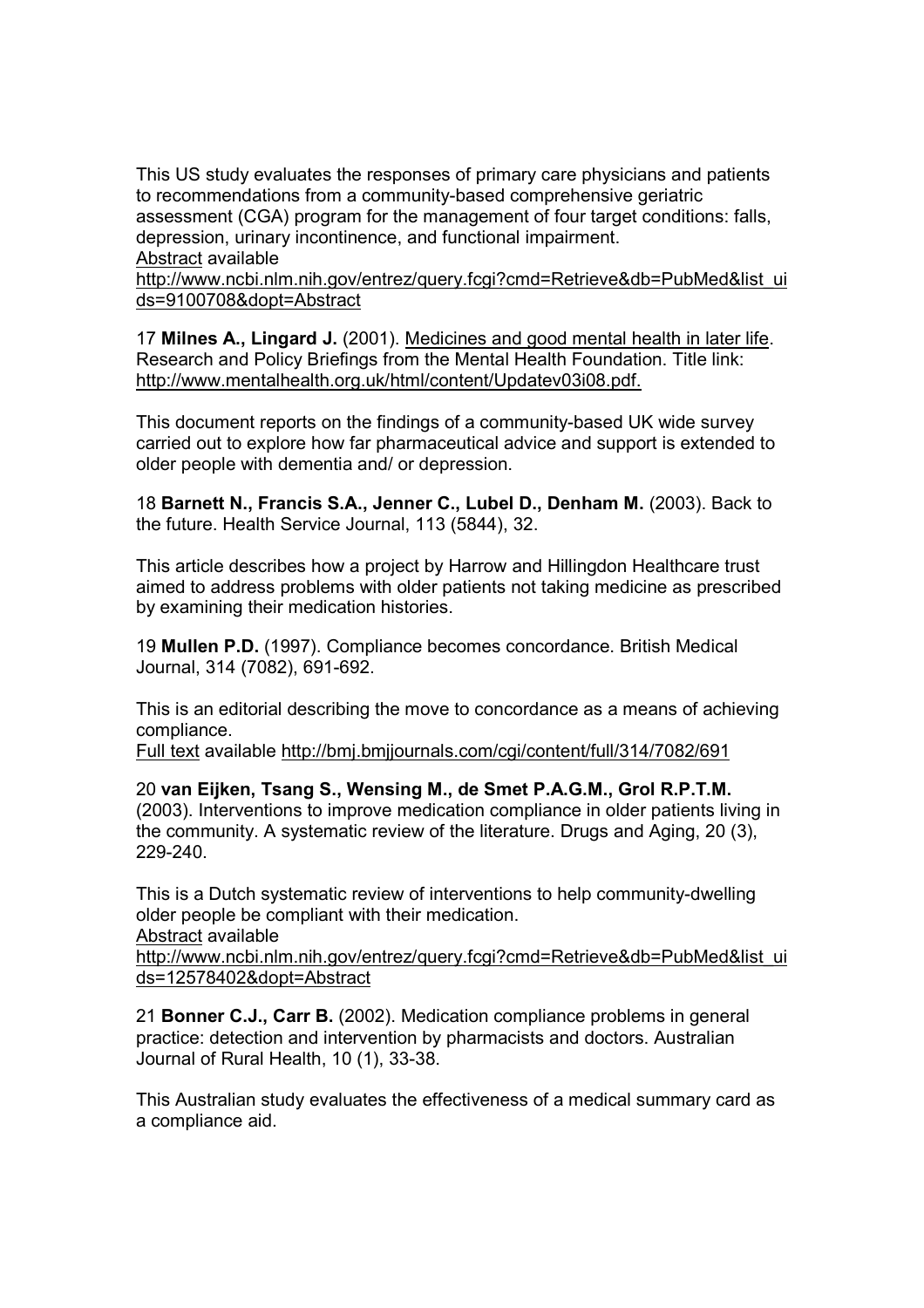Abstract available http://www.ncbi.nlm.nih.gov/entrez/query.fcgi?cmd=Retrieve&db=PubMed&list\_ui ds=11952520&dopt=Abstract

22 Maidment R., Livingston G., Katona C. (2002). "Just keep taking the tablets": Adherence to antidepressant treatment in older people in primary care. International Journal of Geriatric Psychiatry, 17 (8), 752-757.

This paper reports on the prevalence and factors affecting compliance with antidepressants among people 65 years of age or older in a primary care setting. Abstract available

http://www.ncbi.nlm.nih.gov/entrez/query.fcgi?cmd=Retrieve&db=PubMed&list\_ui ds=12211126&dopt=Abstract

23 Westbury J. (2003). Why do older people not always take their medicines? The Pharmaceutical Journal. Title link: http://www.pjonline.com/pdf/articles/pj\_20031011\_olderpeople.pdf.

This article examines whether older people are ready for concordance.

24 Barat I., Andreasen F., Damsgaard E.M.S. (2001). Drug therapy in the elderly: what doctors believe and patients actually do. British Journal of Clinical Pharmacology, 51, 615-622.

This Danish study examines medical adherence among older people living in their own homes. No abstract available

25 Cohen I., Rogers P., Burke V., Beilin L.J. (1998). Predictors of medication use, compliance and symptoms of hypotension in a community-based sample of elderly men and women. Journal of Clinical Pharmacy and Therapeutics, 23 (6),

This Australian study investigates the use of prescription and non-prescription drugs among men and women with hypotension. Abstract available

http://www.ncbi.nlm.nih.gov/entrez/query.fcgi?cmd=Retrieve&db=PubMed&list\_ui ds=10048503&dopt=Abstract

26 Allen H. (1998). Adult/elderly care nursing. Promoting compliance with antihypertensive medication. British Journal of Nursing, 7 (20), 1252-1258.

This article examines ways to address the problem of non-compliance in patients with hypertension.

Abstract available

423-432.

http://www.ncbi.nlm.nih.gov/entrez/query.fcgi?cmd=Retrieve&db=PubMed&list\_ui ds=9934031&dopt=Abstract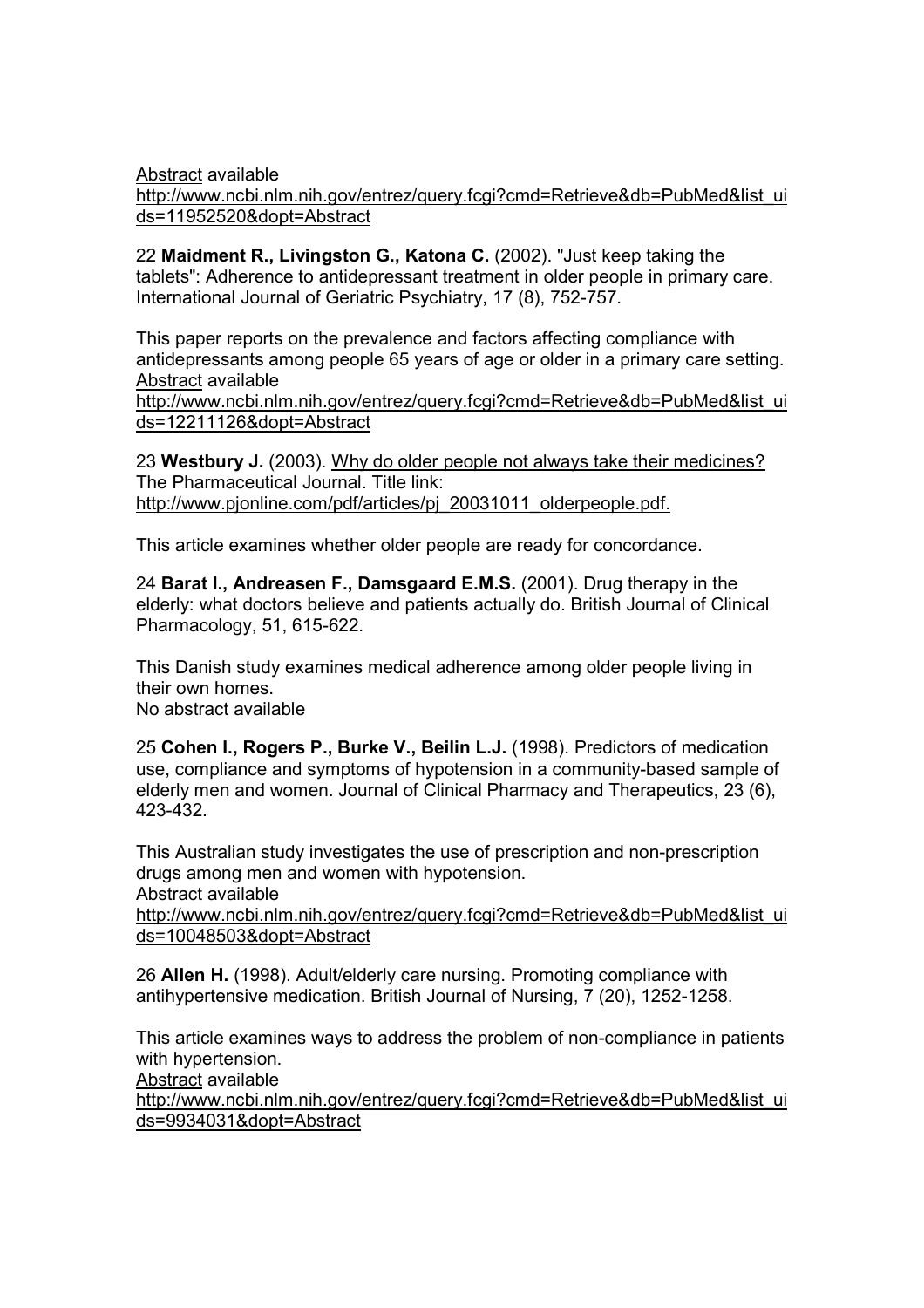27 Bytheway B. (2001). Responsibility and routines: How older people manage their long-term medication. Journal of Occupational Science, 8 (3), 5-13.

This study examines the daily medication routines of a representative UK sample of 77 older people aged 75 and over who live in their own homes.

28 Johnson M.J., Williams M., Marshall E.S. (1999). Adherent and nonadherent medication-taking in elderly hypertensive patients. Clinical Nursing Research, 8 (4), 318-335.

This US study examines factors that influence elderly hypertensive patients' adherence or non-adherence to prescribed medications. Abstract available http://www.ncbi.nlm.nih.gov/entrez/query.fcgi?cmd=Retrieve&db=PubMed&list\_ui ds=10855101&dopt=Abstract

29 Salas M., In't-Veld B.A., Van der Linden P.D., Hofman A., Breteler M., Stricker B.H. (2001). Impaired cognitive function and compliance with antihypertensive drugs in elderly: The Rotterdam Study. Clinical Pharmacology and Therapeutics, 70 (6), 561-566.

This is a study from the Netherlands of compliance with antihypertensive treatment among elderly patients with cognitive impairment. Abstract available

http://www.ncbi.nlm.nih.gov/entrez/query.fcgi?cmd=Retrieve&db=PubMed&list\_ui ds=11753273&dopt=Abstract

30 Ryan A.A., Chambers M. (2000). Medication management and older patients: an individualized and systematic approach. Journal of Clinical Nursing, 9 (5), 732-741.

This study evaluates the effectiveness of an individualized education programme on older patients' knowledge of prescribed medication.

31 Blenkiron P. (1996). The elderly and their medication: understanding and compliance in a family practice. Postgraduate Medical Journal, 72 (853), 671- 676.

This study interviews 80 patients aged 75 years to assess their level of knowledge, degree of compliance, and problems with their medicines. Abstract available http://www.ncbi.nlm.nih.gov/entrez/query.fcgi?cmd=retrieve&db=pubmed&list\_uid

s=8944209&dopt=Abstract

32 Najak I. (1996). Prescribing issues. Drug compliance in the elderly. Community Nurse, 1996 (9), 47-49.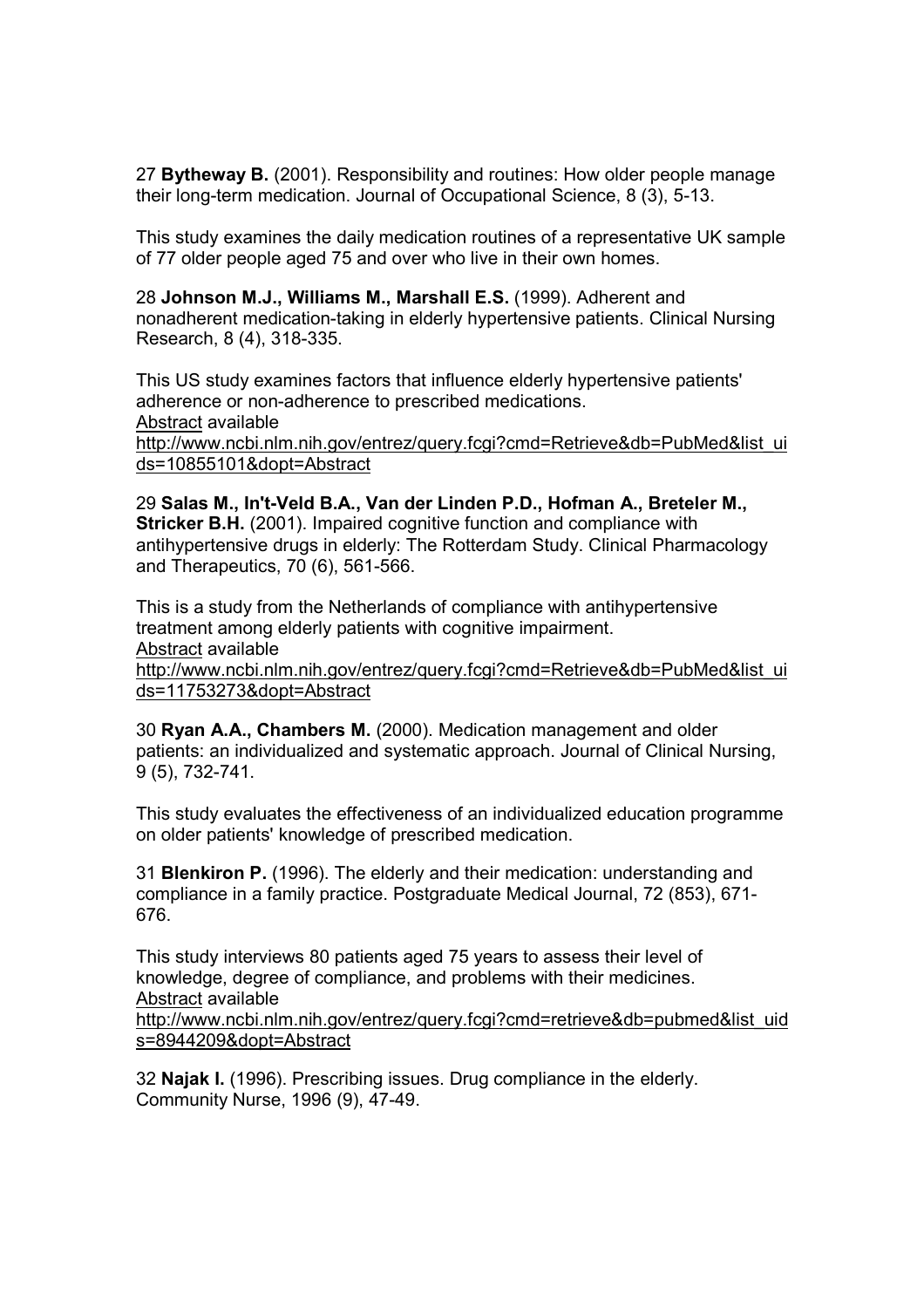This article offers a brief discussion of the factors which influence compliance among the elderly and the measures that can be taken to help.

33 Tallis R.C. (2002). Epilepsy. Reviews in Clinical Gerontology, 12 (4), 295- 316.

This article discusses steps to improve adherence to medication for epilepsy. Full text available

http://journals.cambridge.org/bin/bladerunner?30REQEVENT=&REQAUTH=0&5 00001REQSUB=&REQSTR1=S0959259802012431

34 Chen J. (1999). Medication concordance is best helped by improving consultation skills. British Medical Journal, 318 (7184), 670.

This is a letter concerning how concordance can be best achieved. Full text available http://bmj.bmjjournals.com/cgi/content/full/318/7184/670

35 Horne R., Weinman J. (1999). Patients' beliefs about prescribed medicines and their role in adherence to treatment in chronic physical illness. Journal of Psychosomatic Research, 47 (6), 555-567.

This study examines patients' beliefs about the necessity of their medications and their concerns about taking them.

Abstract available

http://www.ncbi.nlm.nih.gov/entrez/query.fcgi?cmd=Retrieve&db=PubMed&list\_ui ds=10661603&dopt=Abstract

36 Grime J., Pollock K. (2003). Patients' ambivalence about taking antidepressants: a qualitative study. The Pharmaceutical Journal. Title link: http://www.pjonline.com/pdf/papers/pj\_20031011\_antidepressants.pdf.

This study aims to understand patients' views and experiences of taking antidepressants.

37 Bissell P. (2003). Compliance, concordance and respect for the patient's agenda. The Pharmaceutical Journal. Title link: http://www.pjonline.com/pdf/articles/pj\_20031011\_agenda.pdf.

This article discusses compliance and concordance as models for framing relationships between patients and health care professionals.

38 Day J. (2003). How reflections on concordance in mental health can affect research and clinical practice in adherence. The Pharmaceutical Journal. Title link: http://www.pjonline.com/pdf/articles/pj\_20031011\_mentalhealth.pdf.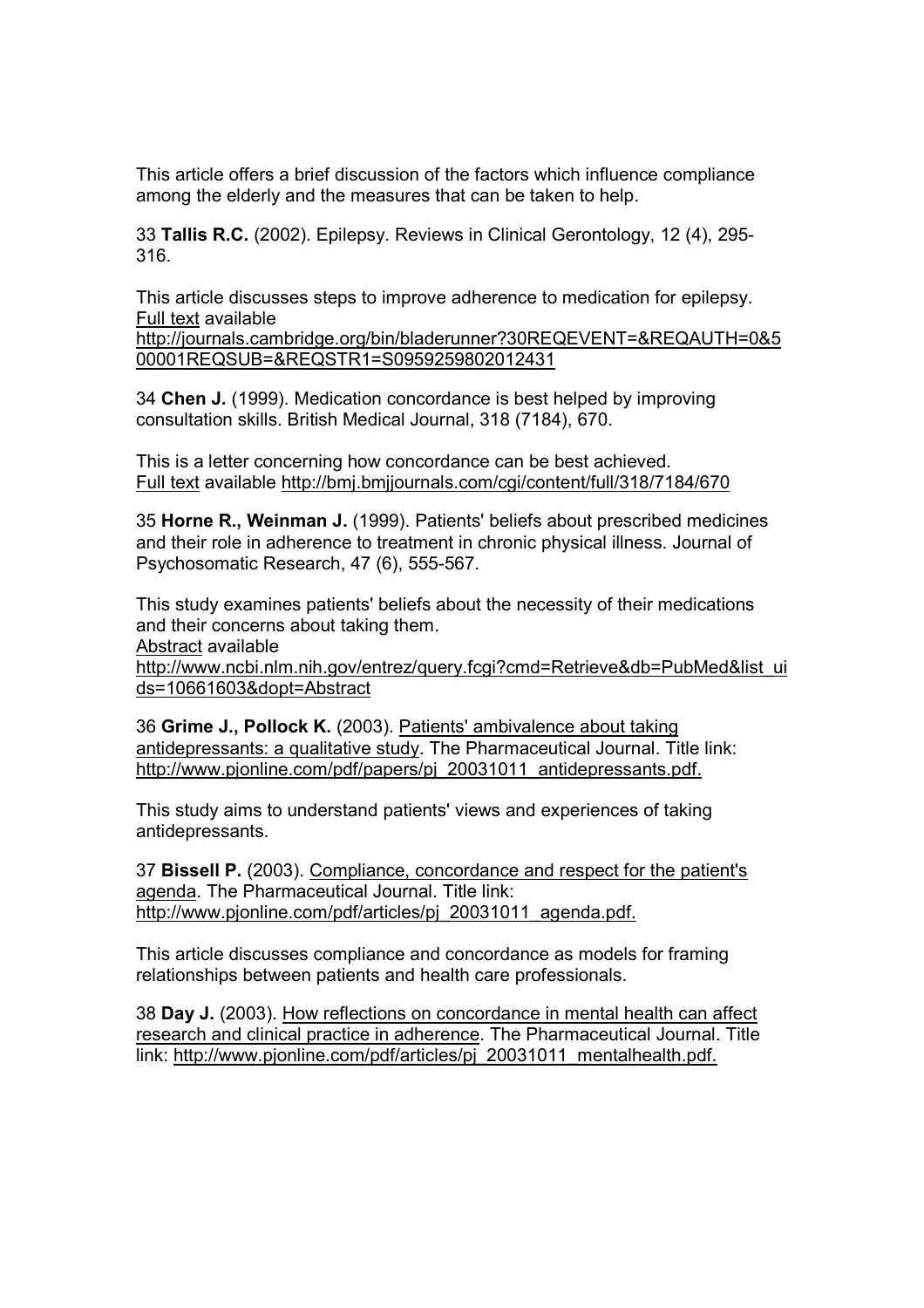This article draws on examples of concordance in mental health to illustrate some of the problems associated with carrying out research in the area of compliance.

39 Department of Health (2001). National Service Framework for Older People. Good practice examples and case studies: standard two (person-centred care). Department of Health. Title link:

http://www.dh.gov.uk/PolicyAndGuidance/HealthAndSocialCareTopics/OlderPeo plesServices/OlderPeoplePromotionProject/OlderPeoplePromotionProjectArticle/ fs/en?CONTENT\_ID=4002285&chk=f8JgQm.

This is a list of practice examples from the Department of Health aimed at ensuring that older people are treated as individuals.

40 Herve C., Mullet E., Sorum P.C. (2004). Age and medication acceptance. Experimental Aging Research, 30 (3), 253-273.

This French study examines the factors which influence compliance with medication.

Abstract available

http://www.ncbi.nlm.nih.gov/entrez/query.fcgi?cmd=Retrieve&db=pubmed&dopt= Abstract&list\_uids=15487305&query\_hl=4

41 Fulmer T.T., Feldman P.H., Kim T.S., Carty B., Beers M., Molina M. et al. (1999). An intervention study to enhance medication compliance in communitydwelling elderly individuals. Journal of Gerontological Nursing, 25 (8), 6-14.

This US study aims to determine whether daily videotelephone or regular telephone reminders increase the proportion of prescribed cardiac medications taken in a sample of elderly individuals who have congestive heart failure (CHF). Abstract available

http://www.ncbi.nlm.nih.gov/entrez/query.fcgi?cmd=Retrieve&db=PubMed&list\_ui ds=10711101&dopt=Abstract

42 McGraw C., Drennan V. (2001). Self administration of medicine and older people. Nursing Standard, 15 (17 January), 33-36.

This article discusses ways in which to help older people comply with their medication regimen.

43 Bending A. (2002). Just how do you make sure the medicine goes down? Nursing in Practice, 426-428.

This article discusses the reasons why elderly patients may be non-compliant and what can be done to help.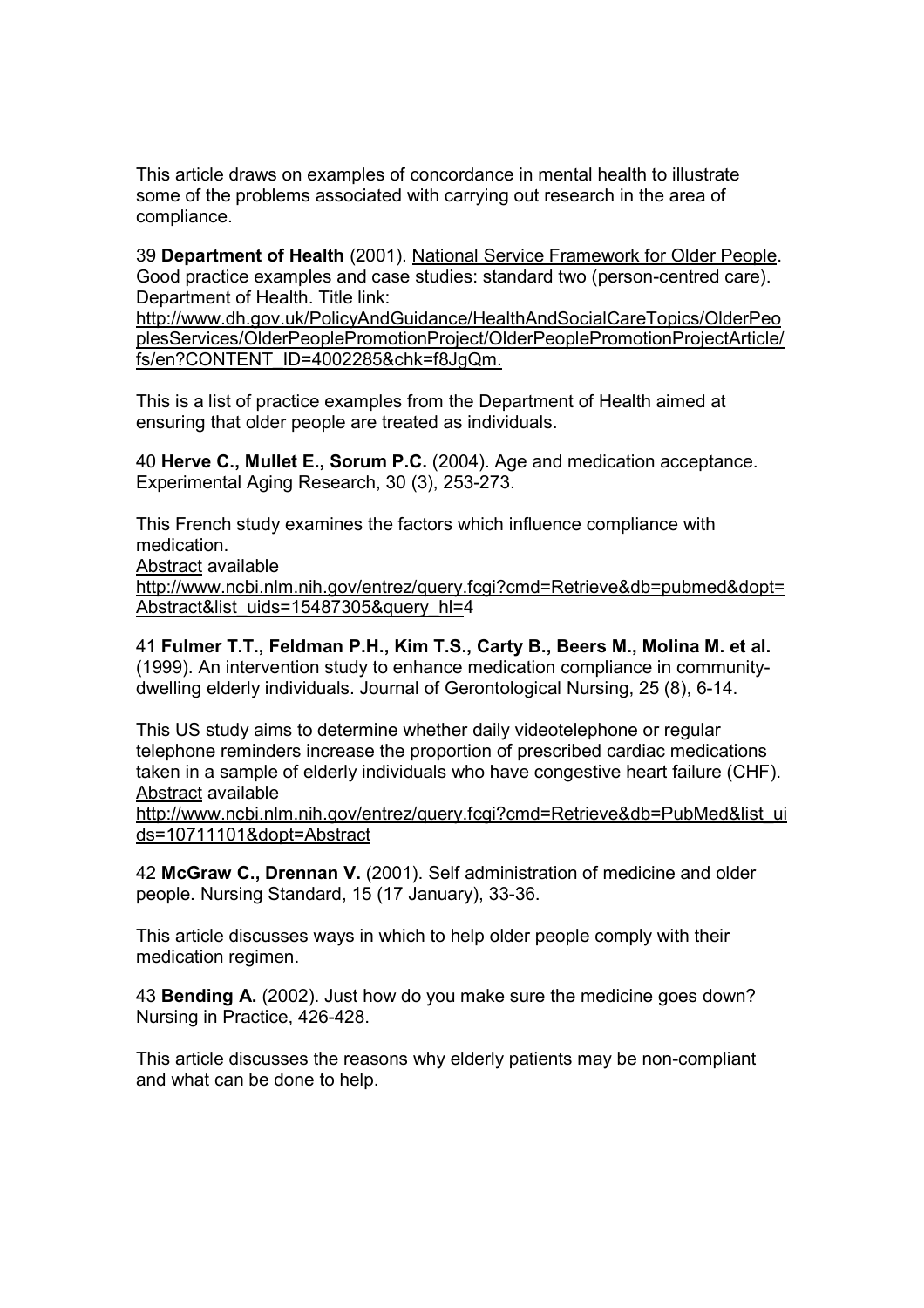44 Nunney J.M., Raynor D.K.T. (2001). How are multi-compartment compliance aids used in primary care. The Pharmaceutical Journal, 267784-789.

This study assesses the role of compliance aids and community pharmacists in supporting older people taking medication in their homes. Full text available www.pjonline.com/pdf/papers/ pj 20011201 complianceaids.pdf

45 Raynor D.K., Nicolson M., Nunney J., Petty D., Vail A., Davies L. (2000). The development and evaluation of an extended adherence support programme by community pharmacists for elderly patients at home. International Journal of Pharmacy Practice, 8 (3), 157-164.

This study evaluates a medication adherence support service provided by community pharmacists for older people living at home Abstract available http://www.pjonline.com/IJPP/Abstracts/200009/raynor.html

46 Muir A., Sanders L.L., Williams M.S., Wilkinson E., Schamader K. (2001). Reducing medication regimen complexity: a controlled trial. Journal of General and Internal Medicine, 16 (2), 77-82.

This study evaluates the effectiveness of a intervention for doctors designed to help them reduce the complexity of drug regimens. Abstract available

http://www.ncbi.nlm.nih.gov/entrez/query.fcgi?cmd=Retrieve&db=PubMed&list\_ui ds=11251757&dopt=Abstract

47 Unson C.G., Siccion E., Gaztambide J., Gaztambide S., Trella Mahoney P., Prestwood K. (2003). Nonadherence and Osteoporosis Treatment Preferences of Older Women: A Qualitative Study. Journal of Women's Health, 12 (10), 1037-1045.

This US study examines how beliefs about medication can influence compliance among a sample of older women with osteoporosis.

Abstract available

http://www.ncbi.nlm.nih.gov/entrez/query.fcgi?cmd=Retrieve&db=PubMed&list\_ui ds=14709192&dopt=Abstract

48 Ryan A.A. (1998). A systematic approach to self-medication in older people. British Journal of Nursing, 7 (9), 528-535.

This study evaluates the effectiveness of an individualized education programme on older patients' knowledge of prescribed medication. Abstract available

http://www.ncbi.nlm.nih.gov/entrez/query.fcgi?cmd=Retrieve&db=PubMed&list\_ui ds=9735710&dopt=Abstract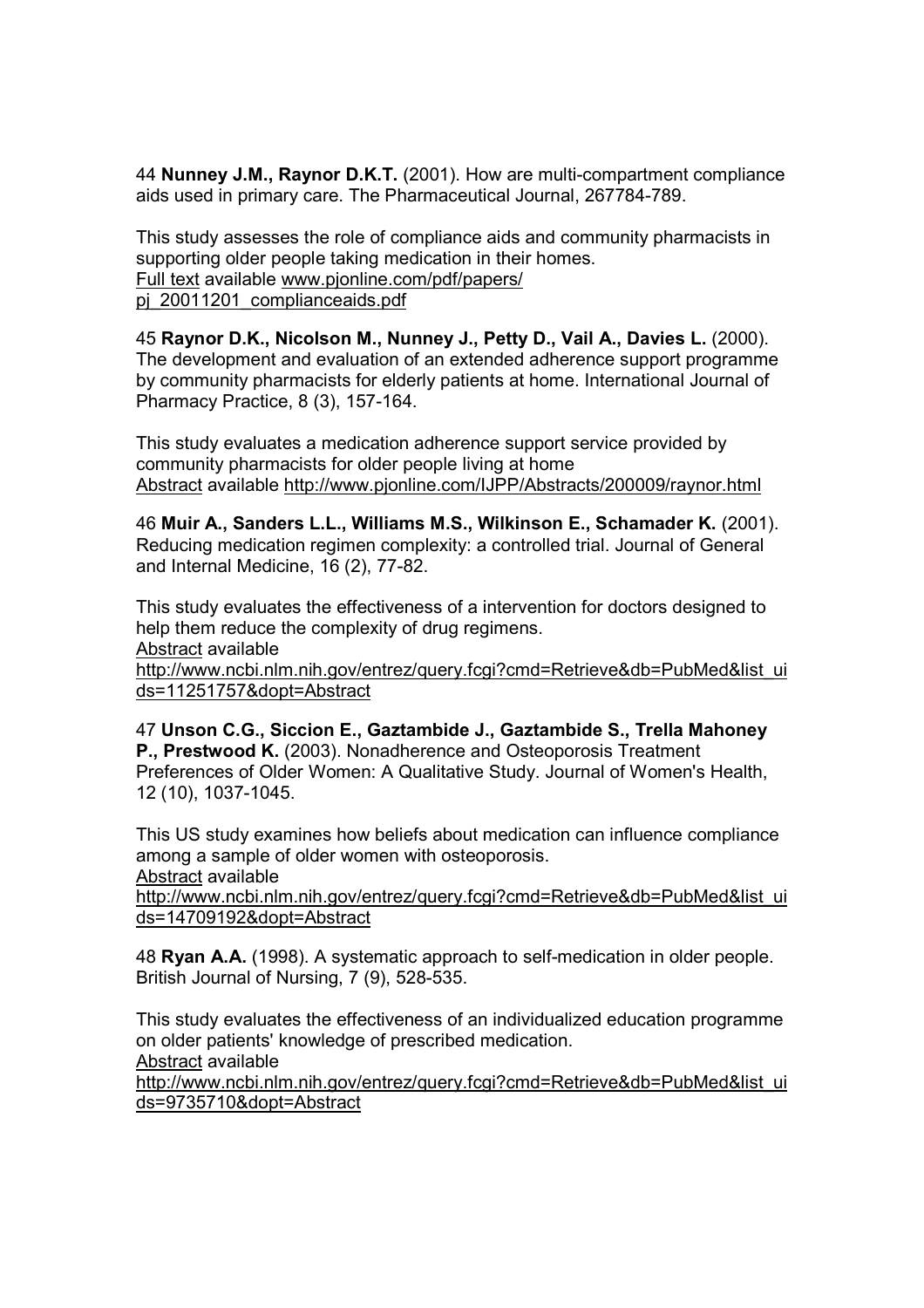49 Cox K., Stevenson F., Britten N., Dunbar Y. (2004). A systematic review of two-way communication between patients and health professionals about medicines. GKT Concordance Unit, Guy's King's and St Thomas' School of Medicine. Title link: http://www.medicines-partnership.org/researchevidence/major-reviews/systematic-review.

This is a systematic review to identify and summarise research on two-way communication between patients and health care professionals about medicines. the aim of the study is to inform the model of concordance.

50 Martens K.H. (1998). An ethnographic study of the process of medication discharge education (MDE). Journal of Advanced Nursing, 27 (2), 341-384.

This study collects a range of data from older people, family members, nurses and medical records in order to describe the process of MDE. Abstract available

http://www.ncbi.nlm.nih.gov/entrez/query.fcgi?cmd=Retrieve&db=PubMed&list\_ui ds=9515645&dopt=Abstract

51 Watson C. (2003). How concordance and patient empowerment challenge pharmacy. The Pharmaceutical Journal. Title link: http://www.pjonline.com/pdf/articles/pj\_20031011\_patientempowerment.pdf.

This article argues that changes in professional practice are essential if treatments and services are to be patient-centred.

52 Britten N., Stevenson F., Barry C.A., Barber N., Bradley C.P. (2000). Misunderstandings in prescribing decisions in general practice: qualitative study. British Medical Journal, 320 (7233), 484-488.

This study identifies and describes some of the misunderstandings between doctors and patients and how this affects issues such as compliance. Full text available http://bmj.bmjjournals.com/cgi/content/full/320/7233/484

53 Jenkins L., Britten N., Stevenson F., Barber N., Bradley C.P. (2003). Developing and using quantitative instruments for measuring doctor-patient communication about drugs. Patient Education and Counseling, 50 (3), 273-278.

This study examines instruments for monitoring communication between GPs and patients about medication. Abstract available http://www.ncbi.nlm.nih.gov/entrez/query.fcgi?cmd=Retrieve&db=PubMed&list\_ui ds=12900099&dopt=Abstract

54 Barry C.A., Bradley C.P., Britten N., Stevenson F., Barber N. (2000). Patients' unvoiced agendas in general practice consultations: qualitative study.